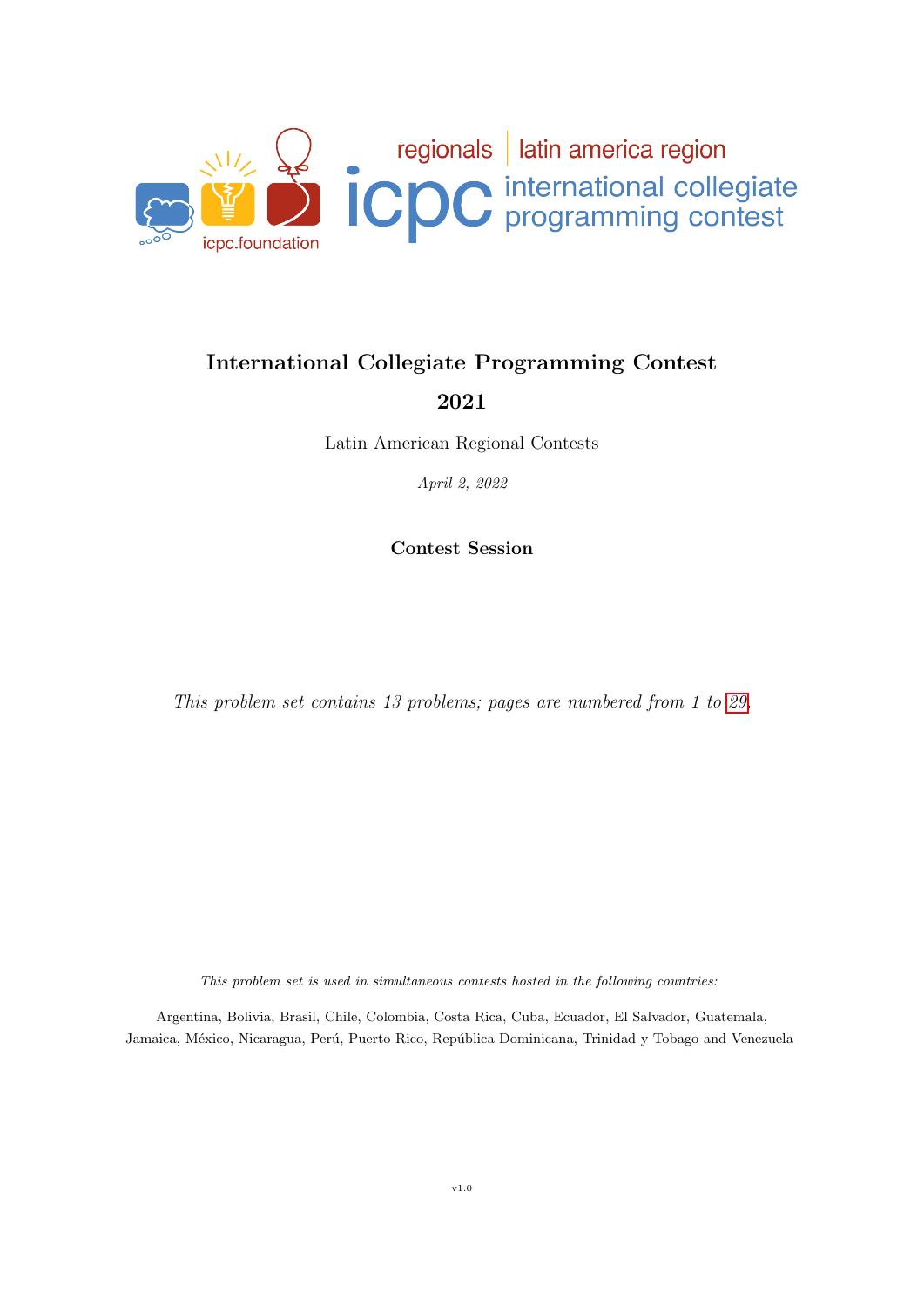## General information

Unless otherwise stated, the following conditions hold for all problems.

#### Program name

1. Your solution must be called codename.c, codename.cpp, codename.java, codename.kt, codename.py3, where *codename* is the capital letter which identifies the problem.

#### Input

- 1. The input must be read from standard input.
- 2. The input consists of a single test case, which is described using a number of lines that depends on the problem. No extra data appear in the input.
- 3. When a line of data contains several values, they are separated by single spaces. No other spaces appear in the input. There are no empty lines.
- 4. The English alphabet is used. There are no letters with tildes, accents, diaereses or other diacritical marks  $(\tilde{n}, \tilde{A}, \dot{\epsilon}, \dot{I}, \dot{\delta}, \ddot{U}, \dot{\varsigma}, \text{etcetera}).$
- 5. Every line, including the last one, has the usual end-of-line mark.

#### Output

- 1. The output must be written to standard output.
- 2. The result of the test case must appear in the output using a number of lines that depends on the problem. No extra data should appear in the output.
- 3. When a line of results contains several values, they must be separated by single spaces. No other spaces should appear in the output. There should be no empty lines.
- 4. The English alphabet must be used. There should be no letters with tildes, accents, diaereses or other diacritical marks  $(\tilde{n}, \tilde{A}, \dot{\epsilon}, \dot{\mathbf{l}}, \dot{\mathbf{o}}, \ddot{\mathbf{U}}, \dot{\mathbf{c}}, \text{etcetera}).$
- 5. Every line, including the last one, must have the usual end-of-line mark.
- 6. To output real numbers, round them to the closest rational with the required number of digits after the decimal point. Test case is such that there are no ties when rounding as specified.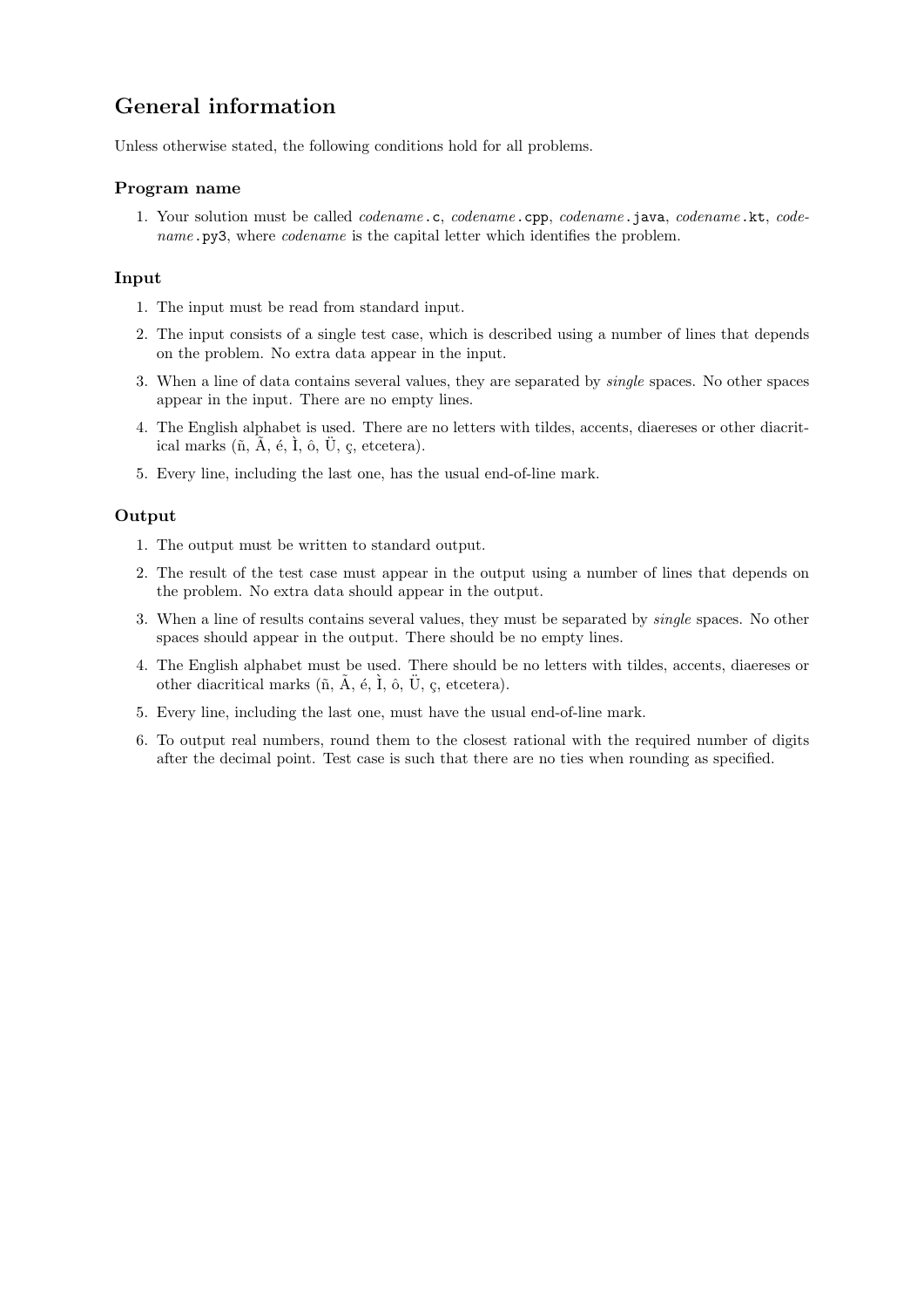### Problem A – Ancient Towers

The king of Nlogonia has conquered many lands throughout his life, and now that his son has come of age, the king wants to share his possessions with him.

Nlogonia has N ancient towers that can be seen as points in the Cartesian plane. The king decided that his son must choose four of those towers. Then the son must build a wall connecting the towers, so as to form a (simple but not necessarily convex) quadrilateral with the towers as vertices. The land surrounded by the wall will be owned by the son. Since the king does not want people making fun of his son for not having enough land, the area of the quadrilateral must be greater than or equal to a given value S.

The son is eager to choose his portion of the land, but the king wants to know beforehand in how many different ways this can be done. The picture below shows an example with  $N = 4$ towers. In this case, there are two different quadrilaterals with an area of at least  $S = 2$ .



#### Input

The first line contains two integers  $S (1 \le S \le 10^{18})$  and  $N (4 \le N \le 400)$ , indicating respectively the minimum area and the number of ancient towers. Each of the next  $N$  lines describes a tower with two integers X and Y  $(0 \le X, Y \le 10^9)$ , denoting the coordinates of the tower. No two towers have the same location, and no three of them are collinear.

#### Output

Output a single line with an integer indicating the number of different simple quadrilaterals having towers as vertices and area at least S. A quadrilateral is simple if non-contiguous edges do not intersect. Two quadrilaterals are considered different if they have different vertices or different edges.

| Sample input 1 | Sample output 1 |
|----------------|-----------------|
| 2 4            | $\overline{2}$  |
| $1\quad2$      |                 |
| 3 4            |                 |
| 3 <sub>3</sub> |                 |
| 4 <sub>1</sub> |                 |
|                |                 |
|                |                 |
| Sample input 2 | Sample output 2 |
| 14             | 3               |
| $1\quad2$      |                 |
| 3 4            |                 |
| 3 <sub>3</sub> |                 |
| 4 1            |                 |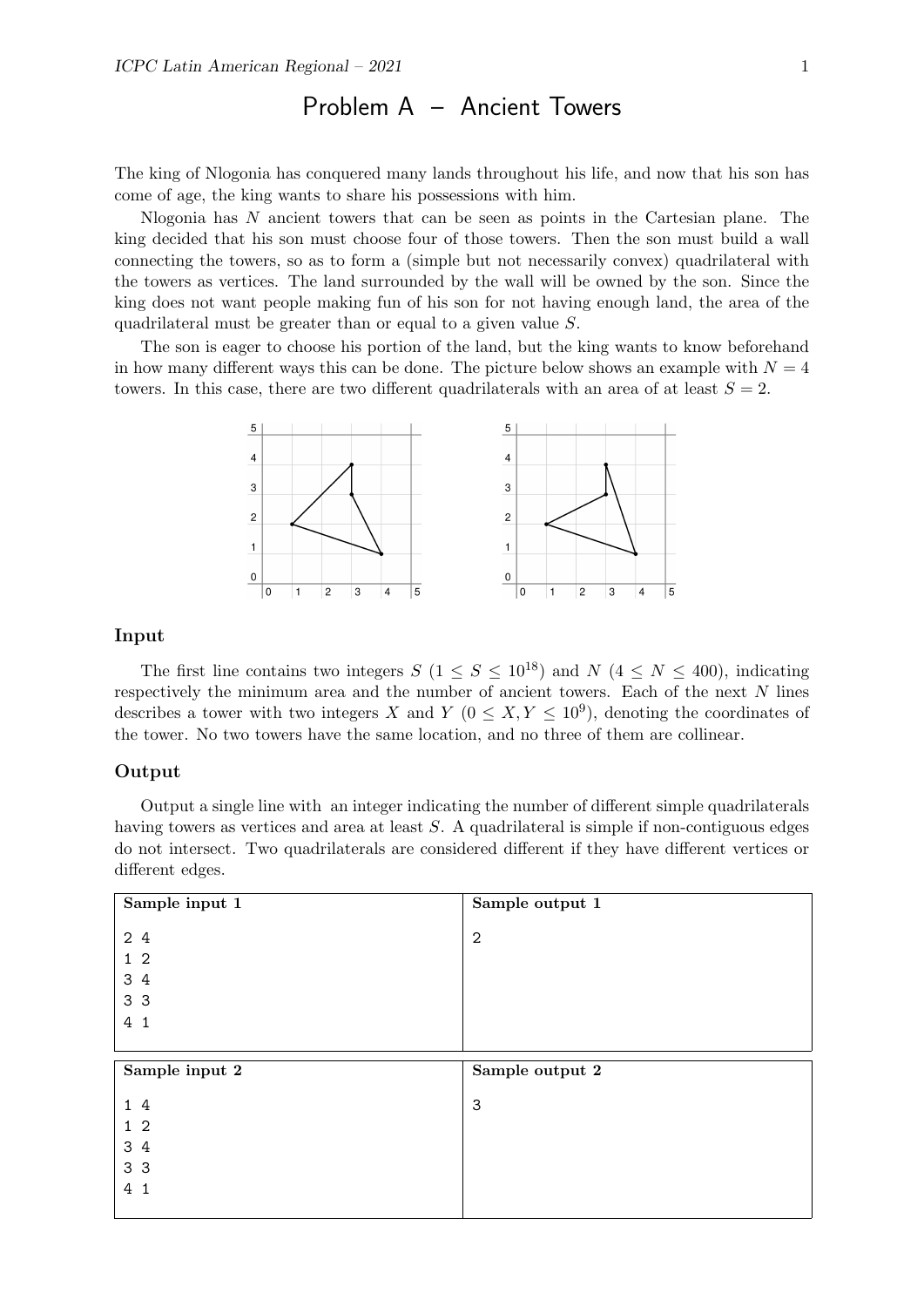| Sample input 3    | Sample output 3 |
|-------------------|-----------------|
| 4 5               | 3               |
|                   |                 |
| $\mathbf{1}$<br>1 |                 |
| 3 <sub>3</sub>    |                 |
| 30                |                 |
| 0<br>$\mathbf{1}$ |                 |
| 10                |                 |
|                   |                 |
|                   |                 |
| Sample input 4    | Sample output 4 |
|                   |                 |
| 14                | 1               |
| 0 <sub>0</sub>    |                 |
| 1000 0            |                 |
| 0 1000            |                 |
| 1000 1000         |                 |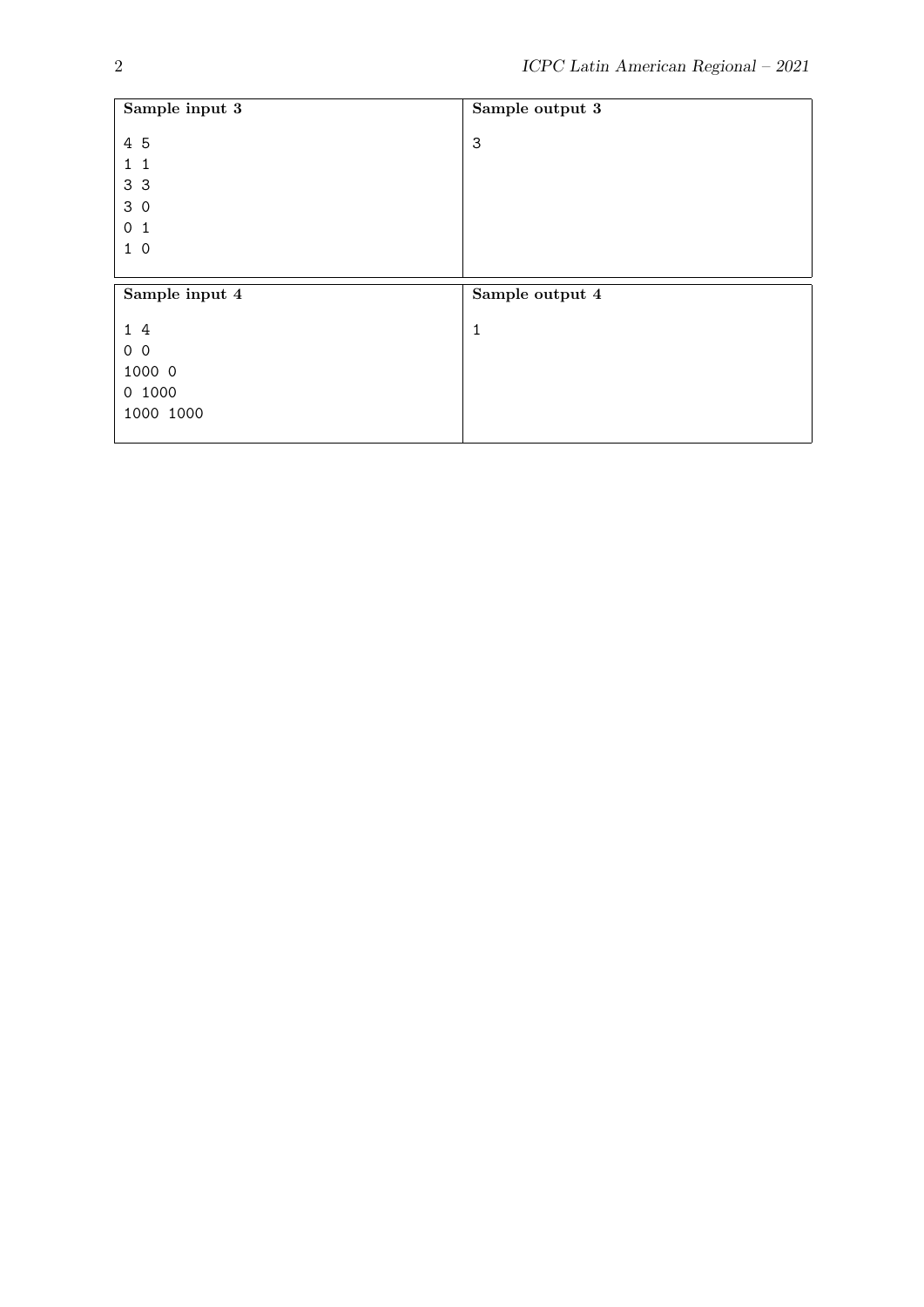### Problem B – Because, Art!

Leo is a designer. He has a collection of  $N$  fonts and  $N$  colors, each of them having an integer grade that indicates how much beautiful it is. A negative grade indicates that the font or color is "ugly".

Based on that, Leo invented a new way of measuring the beauty of any text. If a text has a font of grade  $F_i$  and a color of grade  $C_j$ , then the beauty of the text is the product  $F_i \times C_j$ . Note that when both the font and the color are ugly, the resulting text is beautiful, because, Art!

Leo has to present to his boss  $k$  beautiful text designs. The boss said to him that the texts must be really different from each other. With this in mind, Leo decided to select a distinct font and a distinct color for each text in such a way that the sum of the beauties of the  $k$ formed texts is maximum. For his pride, he also wants to know the minimum possible sum of the beauties of k texts made of distinct fonts and colors.

But there is a problem! Leo forgot how many designs the boss asked for, so he needs to find the answer for each integer  $k$  between 1 and  $N$ .

#### Input

The first line contains an integer  $N (1 \le N \le 10^5)$  indicating the number of fonts and colors. The second line contains N integers  $F_1, F_2, \ldots, F_N$   $(-10^4 \le F_i \le 10^4$  for  $i = 1, 2, \ldots, N$ , representing the grades of the fonts. The third line contains N integers  $C_1, C_2, \ldots, C_N$  (−10<sup>4</sup> ≤  $C_i \leq 10^4$  for  $i = 1, 2, ..., N$ , denoting the grades of the colors.

#### Output

Output  $N$  lines, such that the  $k$ -th line contains two integers indicating respectively the minimum and maximum sum of beauties if the boss asks for k texts.

| Sample input 1                  | Sample output 1                             |
|---------------------------------|---------------------------------------------|
| 2<br>$-100 - 10$<br>$1\quad2$   | $-200 - 10$<br>$-210 - 120$                 |
| Sample input 2                  | Sample output 2                             |
| 4<br>$0 - 1 1 2$<br>10 20 30 40 | $-40.80$<br>$-40$ 110<br>$-30$ 110<br>0 100 |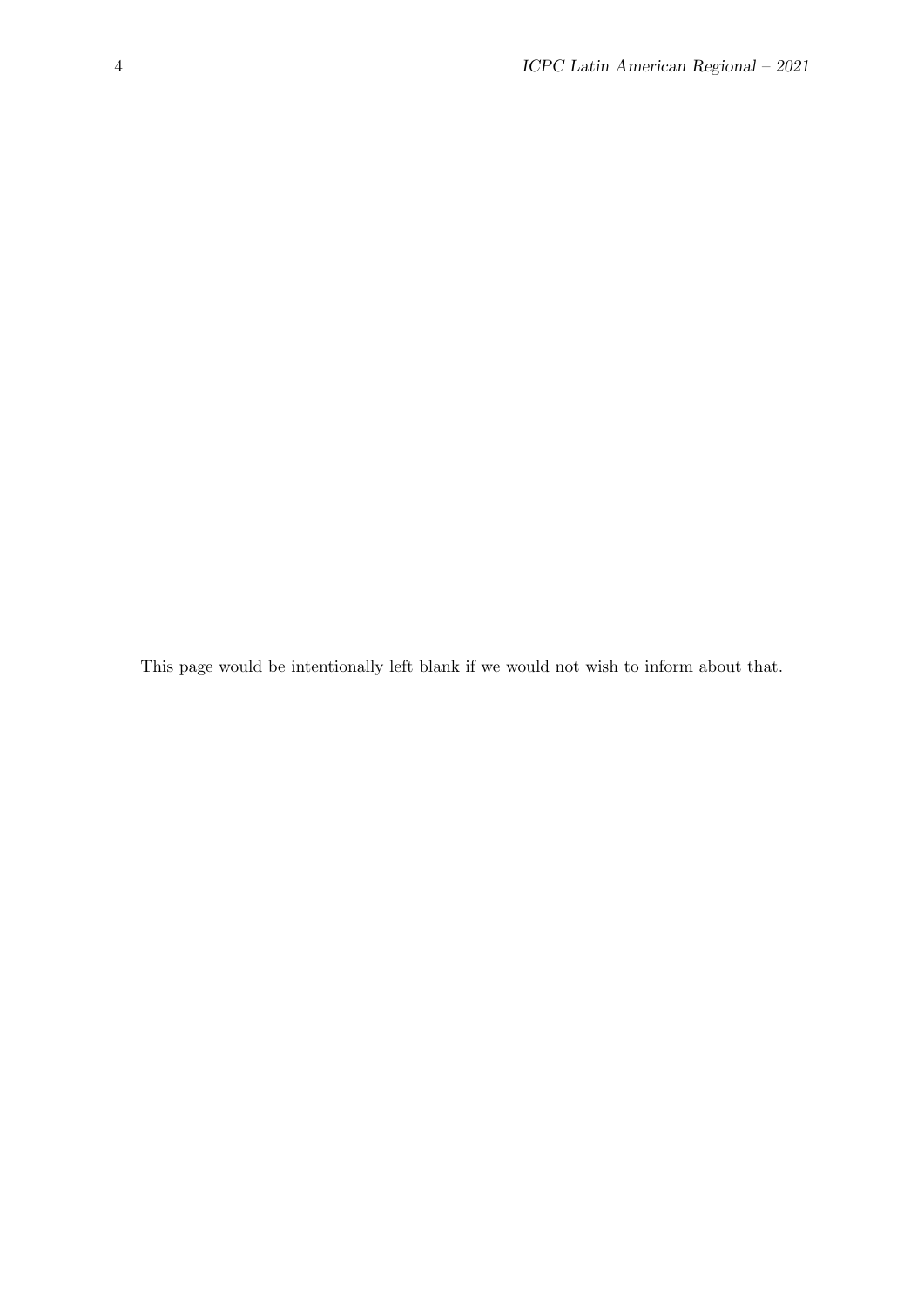# Problem C – Cyclists versus Clouds

In Nlogonia, several campaigns aim to transform the bicycle into the main mean of transportation in the country. One of the actions to promote bikes is a Hackathon focused on the development of applications to facilitate cyclists' day-to-day.

Your university's team has a promising idea. As Nlogonia is a very rainy country, sometimes those who go out in the rain do not intend to get wet but do so purely for lack of option. The idea then is to develop an application capable of generating a route between two points that guarantees that it is possible to make the journey without getting wet, such that there isn't another route with the same guarantee that would take less time.

For the prototype to be presented at the Hackathon, consider that all points of interest are arranged in the Cartesian plane and have integer coordinates. Rain clouds are modeled as simple polygons (non-contiguous edges do not intersect) with each edge parallel to one of the axes. Each cloud moves one unit of distance per unit of time in one of the cardinal directions (North, South, East, or West). A cyclist also moves one unit of distance per unit of time in cardinal directions. The cyclist can change direction at any of the points of interest; changing directions happens instantly. In addition, during the journey the cyclist can stand still at any of the points of interest, protecting themselves from the rain for any integer amount of units of time desired. The cyclist gets wet if they are not stopped at a point of interest (protecting themselves from the rain) and there's at least one cloud above them. A cloud is not considered to be above the cyclist when the cyclist is at its border.

While other team members are concerned with generating the data and creating the graphical interface for the Hackathon, your task is to develop the part of the software responsible for generating the best route for a cyclist who wants to travel between two points of interest without getting wet.



The picture above corresponds to the first two samples. In the first sample, as the cloud moves east, the cyclist can go directly to the destination, first moving west and then north, for a total of seven units of time. In the second sample, the cloud moves south, so the cyclist can only move one unit of distance west without getting wet. If the cyclist tried to move west a second time, the cloud would be above them. The fastest way then is to wait one unit of time after moving west, then move north following the border of the cloud, and finally west towards the destination, for a total of eight units of time.

#### Input

The first line contains four integers  $X_o$ ,  $Y_o$ ,  $X_d$ , and  $Y_d$  ( $0 \le X_o$ ,  $Y_o$ ,  $X_d$ ,  $Y_d \le 100$ ), indicating that the cyclist starts at point  $(X_o, Y_o)$  and wants to arrive to point  $(X_d, Y_d)$ . The second line contains an integer  $N$  ( $0 \le N \le 100$ ) representing the number of rain clouds. After these lines, there are N groups of lines, each group describing a cloud.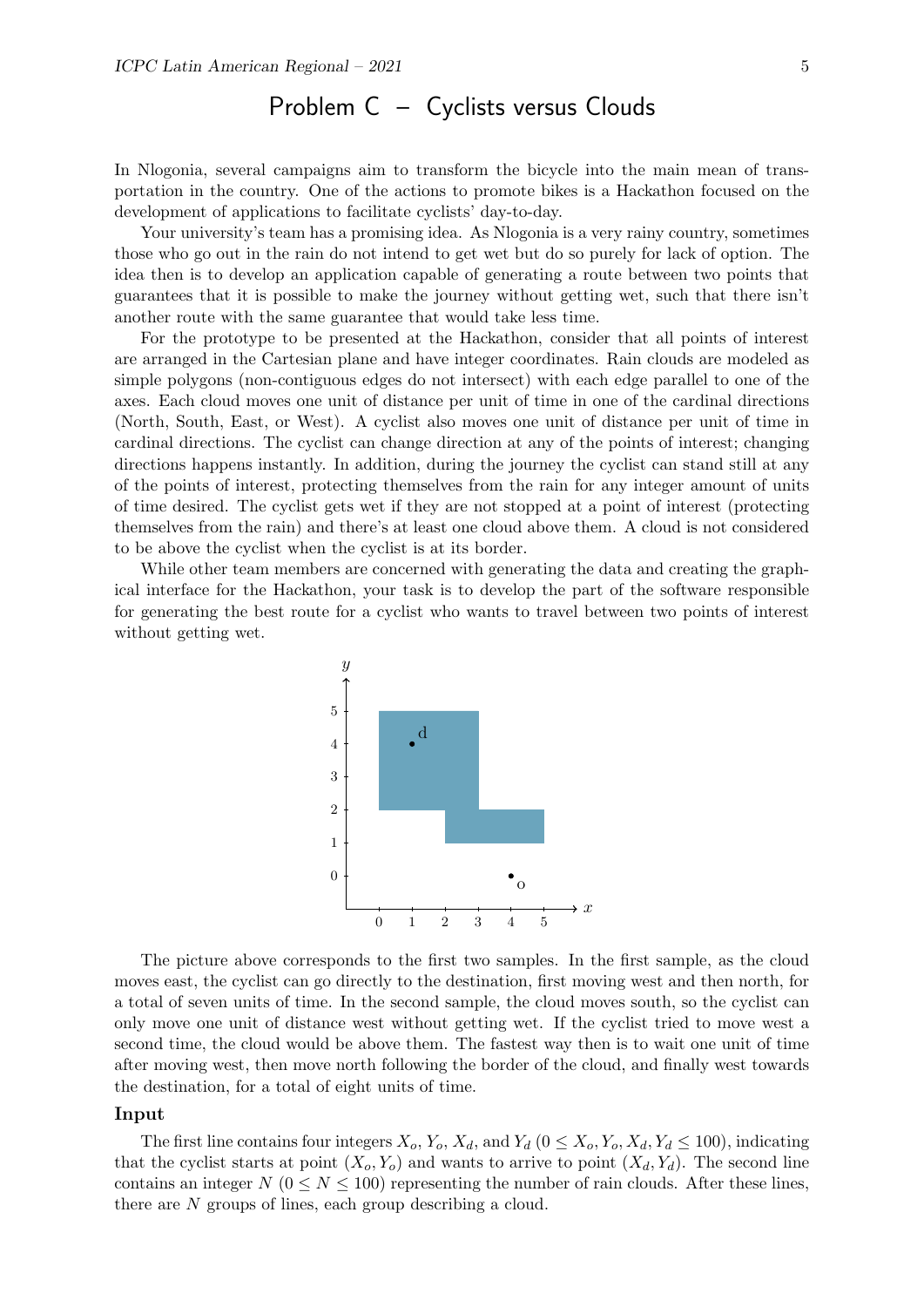Within each group describing a cloud, the first line contains a character C and an integer V  $(4 \le V \le 100)$ . The character C is one of the uppercase letters "N", "S", "E" or "W", indicating respectively that the cloud moves in the direction North  $(y$  ascending), South  $(y$  descending), East  $(x \text{ ascending})$  or West  $(x \text{ descending})$ . The value V represents the number of vertices of the polygon that models the cloud. Each of the next  $V$  lines contains two integers  $X$  and  $Y$  $(0 \le X, Y \le 100)$ , denoting that the point  $(X, Y)$  is a vertex of the polygon. Vertices appear in clockwise order. All the given vertices are actual corners of the polygon.

### Output

Output a single line with an integer indicating the minimum amount of units of time needed to travel from  $(X_o, Y_o)$  to  $(X_d, Y_d)$  without getting wet.

| Sample input 1 | Sample output 1 |
|----------------|-----------------|
| 4 0 1 4        | 7               |
| $\mathbf{1}$   |                 |
| E 8            |                 |
| 0 <sub>5</sub> |                 |
| 3 5            |                 |
| 3 <sub>2</sub> |                 |
| 5 <sub>2</sub> |                 |
| 5 <sub>1</sub> |                 |
| 2 <sub>1</sub> |                 |
| 2 <sub>2</sub> |                 |
| 0 <sub>2</sub> |                 |
|                |                 |

| Sample input 2 | Sample output 2 |
|----------------|-----------------|
| 4 0 1 4        | 8               |
| $\mathbf{1}$   |                 |
| S8             |                 |
| 0 <sub>5</sub> |                 |
| 35             |                 |
| 3 <sub>2</sub> |                 |
| 5 <sub>2</sub> |                 |
| 5 <sub>1</sub> |                 |
| 2 <sub>1</sub> |                 |
| 2 <sub>2</sub> |                 |
| 0 <sub>2</sub> |                 |
|                |                 |

| Sample input 3 | Sample output 3 |
|----------------|-----------------|
| 1 2 1 3        | 1               |
| 1              |                 |
| N <sub>4</sub> |                 |
| 14             |                 |
| 2 4            |                 |
| 2 <sub>1</sub> |                 |
| $1\quad1$      |                 |
|                |                 |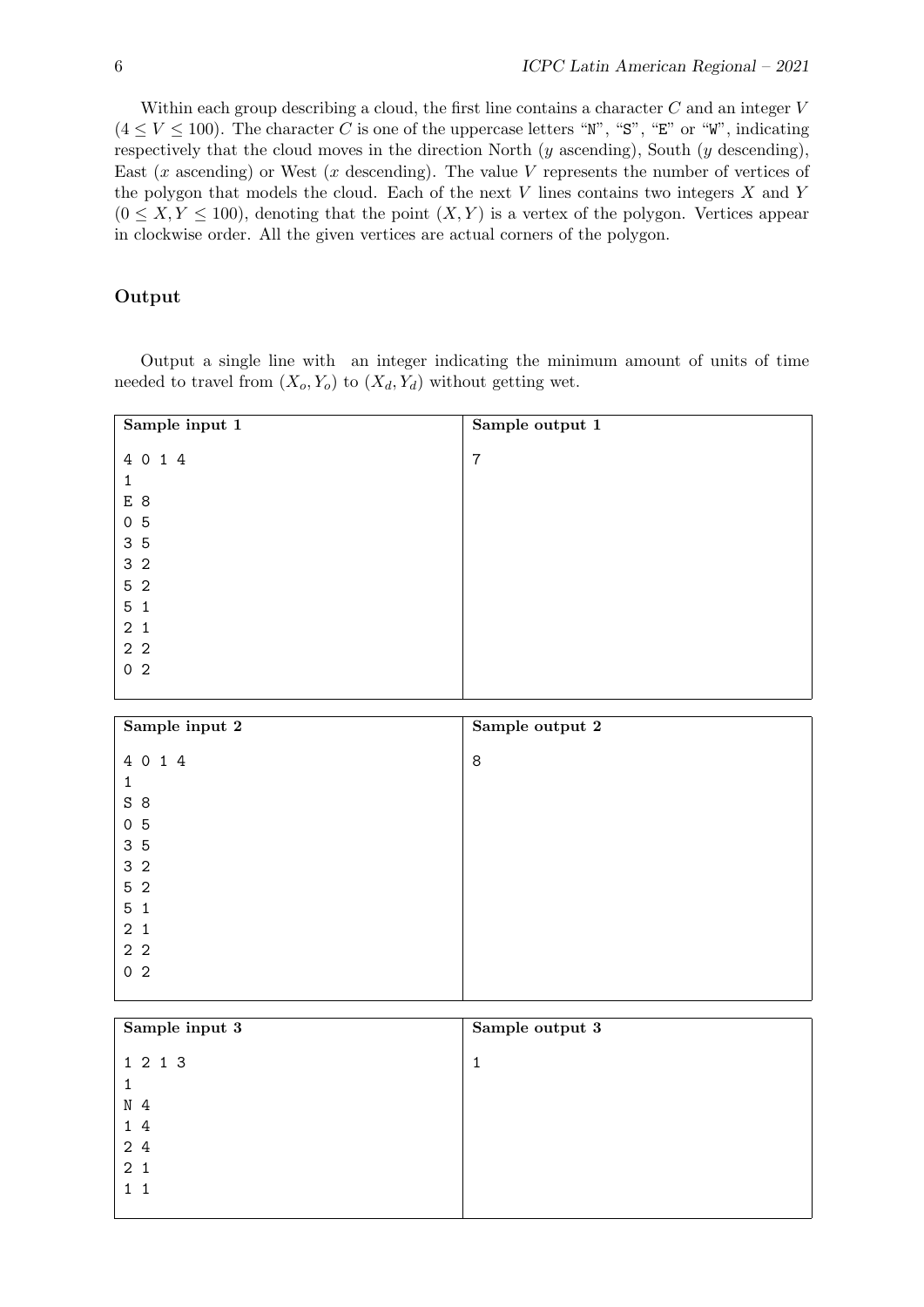| Sample input 4               | Sample output 4         |
|------------------------------|-------------------------|
| 0 0 0 1                      | $\sqrt{2}$              |
| $\mathbf{1}$                 |                         |
| W 4                          |                         |
| $\mathbf{1}$<br>$\mathbf{1}$ |                         |
| 10                           |                         |
| 0 <sub>0</sub>               |                         |
| 0 <sub>1</sub>               |                         |
|                              |                         |
| Sample input ${\bf 5}$       | Sample output ${\bf 5}$ |
| 20 1 1 10                    | 32                      |
| $\sqrt{2}$                   |                         |
| E 4                          |                         |
| 1 30                         |                         |
| 15 30                        |                         |
| 15 0                         |                         |
| $1\ 0$                       |                         |
| S <sub>4</sub>               |                         |
| 029                          |                         |
| 100 29                       |                         |
| 100 22                       |                         |
| 022                          |                         |
|                              |                         |
| Sample input $6\,$           | Sample output 6         |
| 42 42 42 42                  | $\mbox{O}$              |
| $\mathsf{O}\xspace$          |                         |
|                              |                         |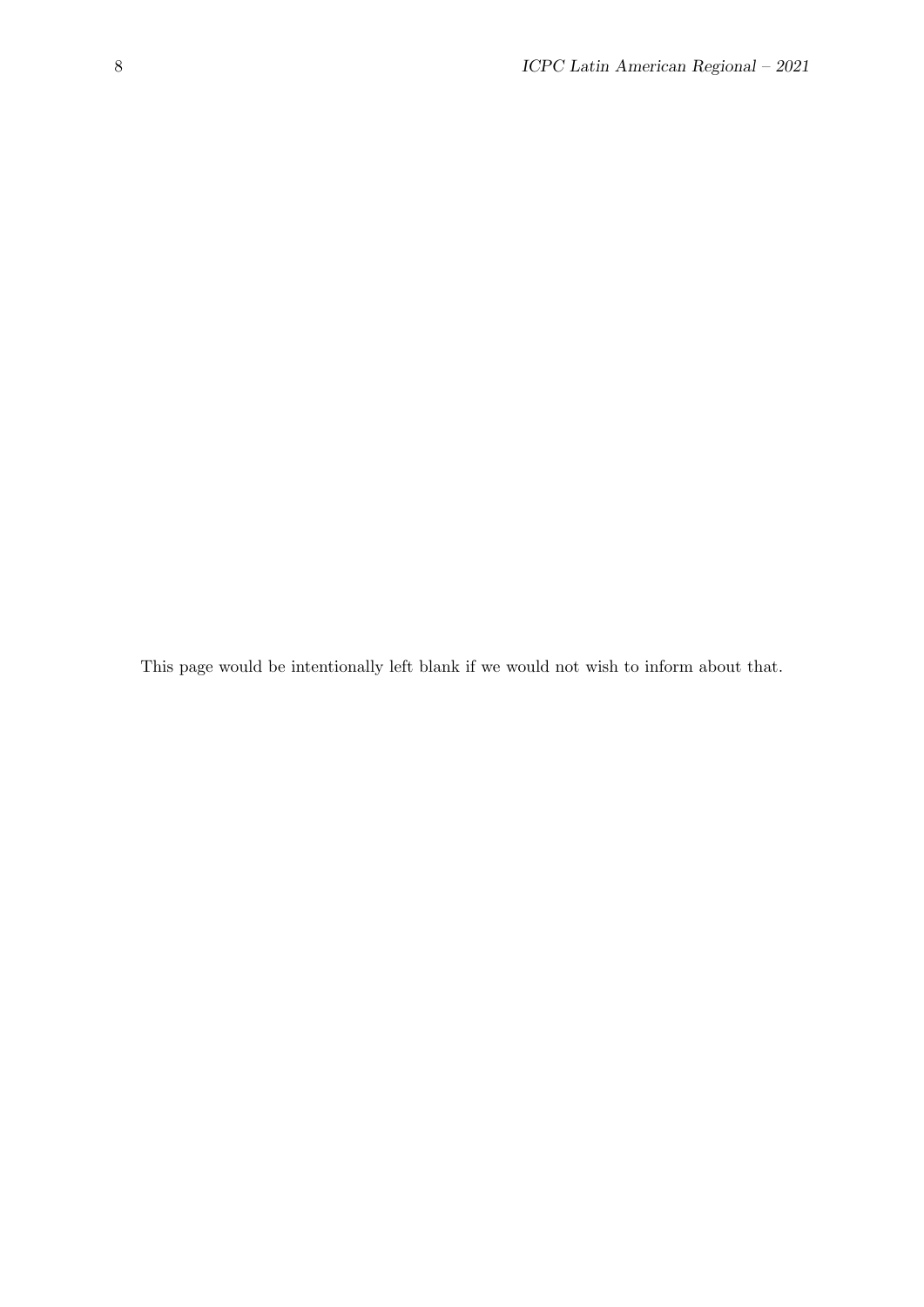## Problem D – Daily Turnovers

Fernando is a professional who works in the accounting department of Stark Companies. He is responsible for the control and analysis of the company's daily turnover. Fernando recorded the company's turnovers during  $N$  consecutive days. From this, he generated a list  $V$  of size N where  $V_i$  represents the amount of money the company earned on the *i*-th day. Notice that a value  $V_i < 0$  indicates that the company lost money that day.

One of Fernando's tasks is to pass on to his superior Tony a list indicating the turnovers during a range of days. But Fernando knows that Tony will be very angry with his subordinates if, in the list he received, there is a day i such that the sum of the turnovers for the first i days is negative, indicating that the company lost money. Since Fernando wants his superior to be happy with him, he will modify his list  $V$  a little before sending it to Tony. This modification consists of removing some days from the beginning of the list and some days from the end of the list.

Fernando says that the *happiness* of the list  $V$  is the number of sublists he can send so that Tony will be happy. Formally, the happiness of V is the number of integer pairs  $p, q \ (p, q \geq 0)$ and  $p + q \lt N$  such that if Fernando removes the first p days and the last q days from V, for every  $i$  the sum of the first  $i$  values of the resulting list is non-negative.

Fernando was thinking about happiness when an additional problem arose. The company's IT staff reported that there was a glitch in the system that calculates the company's daily turnover. They discovered that for one of the N days, the system calculated a turnover that differs by X units from the actual turnover. That is, there is one day i such that the actual turnover for that day is  $V_i + X$  instead of  $V_i$ . Fernando could dig deep and find out exactly which of the days this error happened, but he is too lazy. So he decides that he will add  $X$  on a day in such a way that the happiness of the modified V is as high as possible.

You, being a friend of Fernando, have decided to help him. Given the glitch  $X$  and the list of turnovers  $V$ , you must find the maximum happiness of  $V$  considering that  $X$  must be added to one of the turnovers.

#### Input

The first line contains two integers  $X(-10^9 \le X \le 10^9)$  and  $N(1 \le N \le 5 \times 10^5)$ , indicating respectively the value of the glitch and the number of days in the list of turnovers. The second line contains N integers  $V_1, V_2, \ldots, V_N$   $(-10^9 \leq V_i \leq 10^9$  for  $i = 1, 2, \ldots, N$ , describing the list.

#### Output

Output a single line with an integer indicating the maximum happiness considering that X must be added to one of the turnovers given by  $V$ .

| Sample input 1           | Sample output 1 |
|--------------------------|-----------------|
| 1 6<br>$1 1 - 2 1 3 - 5$ | 13              |
|                          |                 |
|                          |                 |
| Sample input 2           | Sample output 2 |
| $-1, 6$                  | 9               |
| $1 1 - 2 1 3 - 5$        |                 |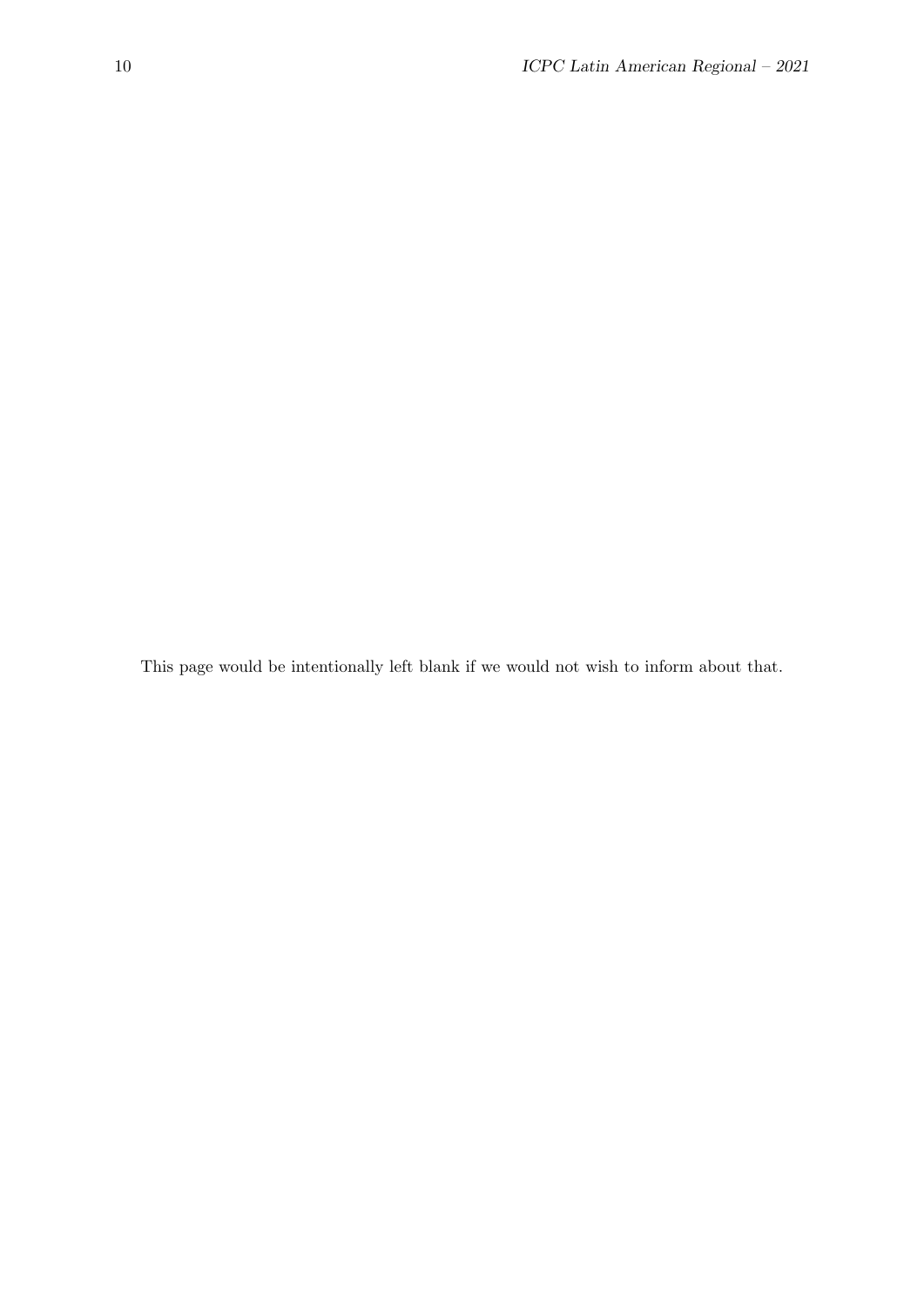## Problem E – Expedition Plans

The International Company of Pipes and Cables runs an internet cable across the Pacific. However, it has stopped working! But wait, no need to panic, this is not unexpected, being sometimes caused by shark attacks. The cable is composed of a sequence of  $N+1$  segments, with a repeater between each pair of consecutive segments. Repeaters are identified by distinct integers from 1 to N, from left to right, according to their positions within the cable.

A signal is transmitted from left to right along the cable. A repeater is said to be offline if no signal reaches the repeater; this indicates that there is a faulty segment before the repeater. On the contrary, a repeater is said to be online if the repeater receives data; this indicates that there is a failing segment after the repeater. The technical staff has determined that there is a single faulty segment. To locate and fix it, an expedition is required.

An expedition starts at repeater 1 and repeats the following three steps until the faulty segment is located: sail to some repeater, dive to that repeater, and diagnose whether the signal is reaching that repeater or not. The failing segment is located if the signal is reaching its first endpoint but not its second endpoint. Once the faulty segment is recognized, it is repaired.



An expedition plan defines how the trip will happen based on the diagnoses that are made along the way. The picture above shows a possible scenario with  $N = 3$  repeaters (that is,  $N+1=4$  segments). Five possible expedition plans for this case follow:

- 1. Diagnose repeater 2. If it's offline, then diagnose repeater 1 to decide which of the first two segments is the faulty segment. On the contrary, if repeater 2 is online, then diagnose repeater 3 to decide which of the last two segments is failing.
- 2. Diagnose in order repeaters 1, 2, and 3, stopping early when the failing segment is found.
- 3. Diagnose in order repeaters 1, 3, and 2, stopping early when the failing segment is found.
- 4. Diagnose in order repeaters 3, 1, and 2, stopping early when the failing segment is found.
- 5. Diagnose in order repeaters 3, 2, and 1, stopping early when the failing segment is found.

The total cost of an expedition is composed of sailing cost, diving cost, and fixing cost. The sailing cost is proportional to the distance sailed. The diving cost for each dive is proportional to the depth of the repeater. The fixing cost for the failing segment depends on the terrain it is laid across. In our example, the costs of the first-mentioned expedition plan would be as follows:

- If the first segment is failing, the expedition sails to repeater 2, dives, sails back to repeater 1, dives, and repairs the segment. So the sailing cost is  $1 + 1 = 2$ , the diving cost is  $8 + 3 = 11$ , and the fixing cost is 7, for a total of  $2 + 11 + 7 = 20$ .
- If the second segment is failing, the total cost is  $(1+1) + (8+3) + (1) = 14$ .
- If the third segment is failing, the total cost is  $(1+1) + (8+2) + (2) = 14$ .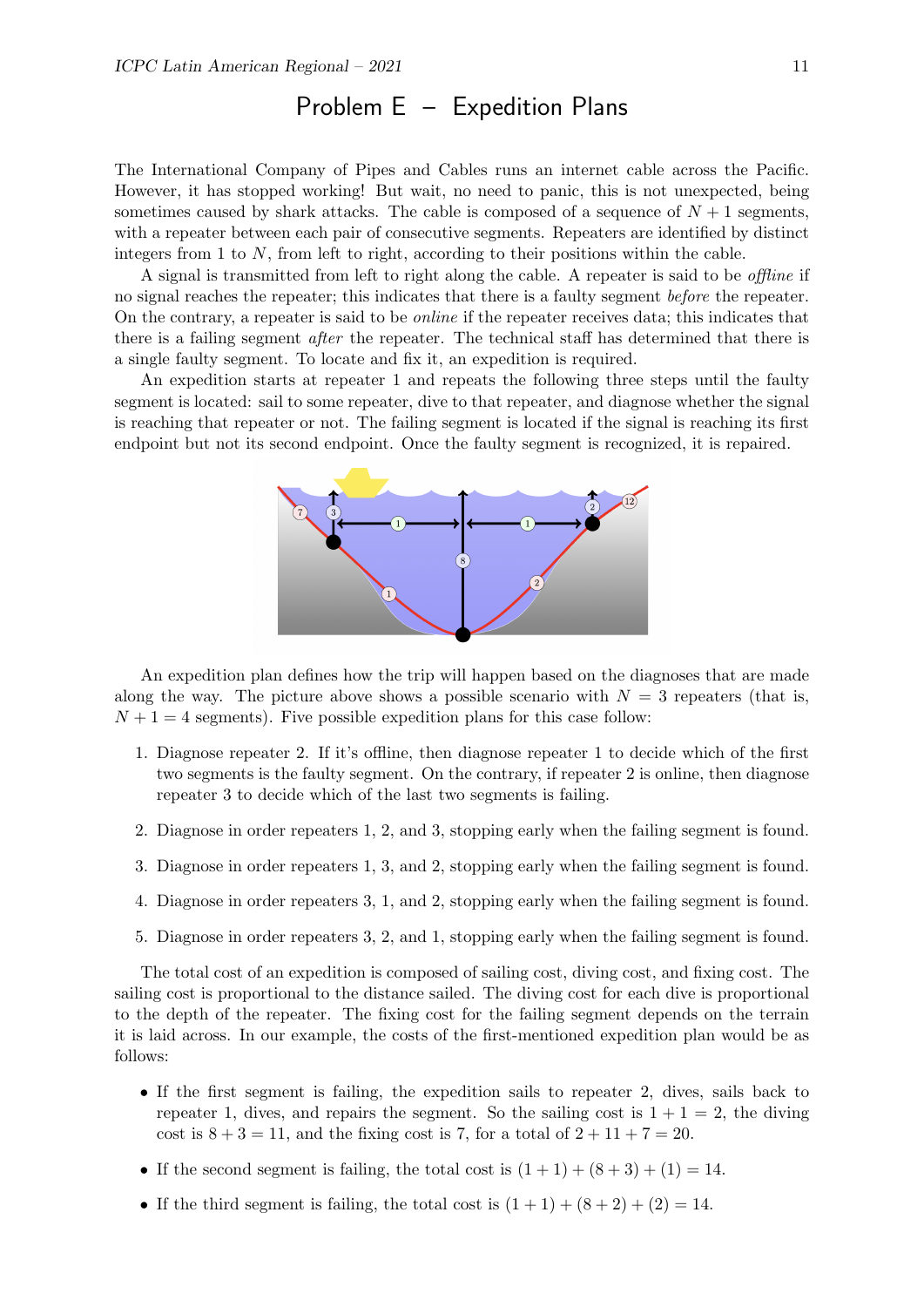• If the fourth segment is failing, the total cost is  $(1+1) + (8+2) + (12) = 24$ .

Due to the high affinity between network disruptions and Murphy's Law, the most accurate cost estimation for an expedition plan is the maximum it can reach. That is, we should consider that the failing segment is always the one that makes the expedition have maximum cost. Thus, the estimated cost of the first expedition plan is 24. Your task is to find the minimum estimated cost among all expedition plans. In our example, the expedition plan that diagnoses in order repeaters 1, 3 and 2 would have total costs of 10, 17, 18, or 19, depending on the failing segment. This means its estimated cost is 19, which is the minimum among all expedition plans.

#### Input

The first line contains an integer  $N$  ( $2 \le N \le 3000$ ) indicating the number of repeaters. The second line contains  $N-1$  integers  $S_1, S_2, \ldots, S_{N-1}$   $(0 \leq S_i \leq 10^9$  for  $i = 1, 2, \ldots, N-1)$ , where  $S_i$  is the cost of sailing between repeaters i and  $i+1$ . The third line contains N integers  $D_1, D_2, \ldots, D_N$   $(0 \leq D_i \leq 10^9$  for  $i = 1, 2, \ldots, N$ , such that  $D_i$  is the cost of diving to repeater *i*. The last line contains  $N + 1$  integers  $F_1, F_2, ..., F_{N+1}$   $(0 \le F_i \le 10^9$  for  $i = 1, 2, ..., N + 1$ , where  $F_i$  is the cost of fixing the *i*-th segment.

#### Output

Output a single line with an integer indicating the minimum estimated cost among all expedition plans.

| Sample input 1                   | Sample output 1 |
|----------------------------------|-----------------|
| 3                                | 19              |
| $1\quad1$                        |                 |
| 3 8 2                            |                 |
| 7 1 2 12                         |                 |
|                                  |                 |
|                                  |                 |
| Sample input 2                   | Sample output 2 |
|                                  |                 |
| $\overline{2}$                   | 12              |
| $\overline{2}$<br>5 <sub>1</sub> |                 |
| 126                              |                 |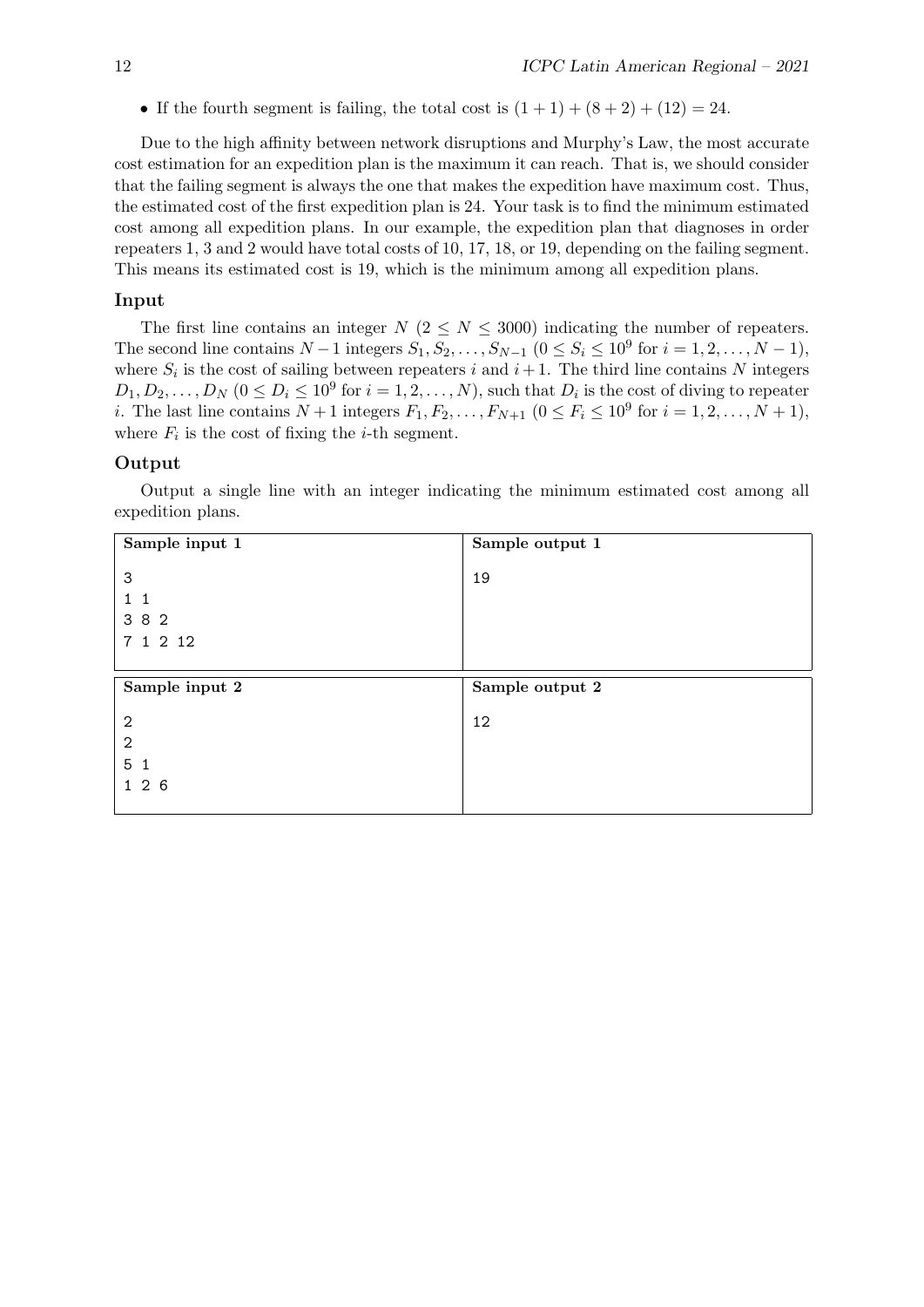## Problem F – Fields Division

The Silva family is a wheat producer in the interior of Brazil. They have a huge plantation managed by Mr. and Mrs. Silva. But the plantation has a peculiar shape: it has  $N$  fields numbered from 1 to  $N$ , connected by  $M$  two-way roads. To facilitate the work at harvest time, the plantation was designed in such a way that there is a path between each pair of fields using the existing roads. In addition, the fields have different sizes, thus impacting the productivity of each one. The *i*-th field has a yield of  $2<sup>i</sup>$  kg of wheat per year.

As time went by, the Silva couple got tired of taking care of the plantation and decided to leave the task to their two kids: Ana and Bob. To not have any fights between the children, the couple wants to divide the  $N$  fields according to the following rules:

- Each field must belong to exactly one sibling.
- There must be a path between each pair of fields that belong to the same sibling, using the existing roads, and visiting only that sibling's fields.
- The sums of the yields of each sibling's fields must be as similar as possible.

If it is not possible to divide the fields so that the sums of the yields are equal, Ana will get the fields with the larger sum since she's the eldest sibling.

When the couple tried to make this division, they realized that the task would be very complex, so they asked for your help. Given the fields and the roads, your job is to help the Silva family to divide the fields between the two siblings the way they wish.

#### Input

The first line contains two integers  $N$   $(2 \leq N \leq 3 \times 10^5)$  and  $M$   $(1 \leq M \leq 3 \times 10^5)$ , indicating respectively the number of fields and the number of roads. Each of the next  $M$  lines contains two integers U and V ( $1 \leq U, V \leq N$  and  $U \neq V$ ), denoting that there's a two-way road between fields  $U$  and  $V$ . It is guaranteed that there is a path between each pair of fields using the given roads, and there is at most one road between each pair of fields.

#### Output

Output a single line with a string of length  $N$  such that its *i*-th character is either the uppercase letter "A" or the uppercase letter "B", indicating respectively that Ana or Bob should receive the  $i$ -th field. If there are multiple solutions, output any of them.

| Sample input 1 | Sample output 1 |
|----------------|-----------------|
| 3 <sub>2</sub> | ABA             |
|                |                 |
| 1 <sub>3</sub> |                 |
| 3 <sub>2</sub> |                 |
|                |                 |
| Sample input 2 | Sample output 2 |
| 6 6            | <b>BABABA</b>   |
| 35             |                 |
| 26             |                 |
| 1 <sub>3</sub> |                 |
| 36             |                 |
| 5 <sub>1</sub> |                 |
| 4 6            |                 |
|                |                 |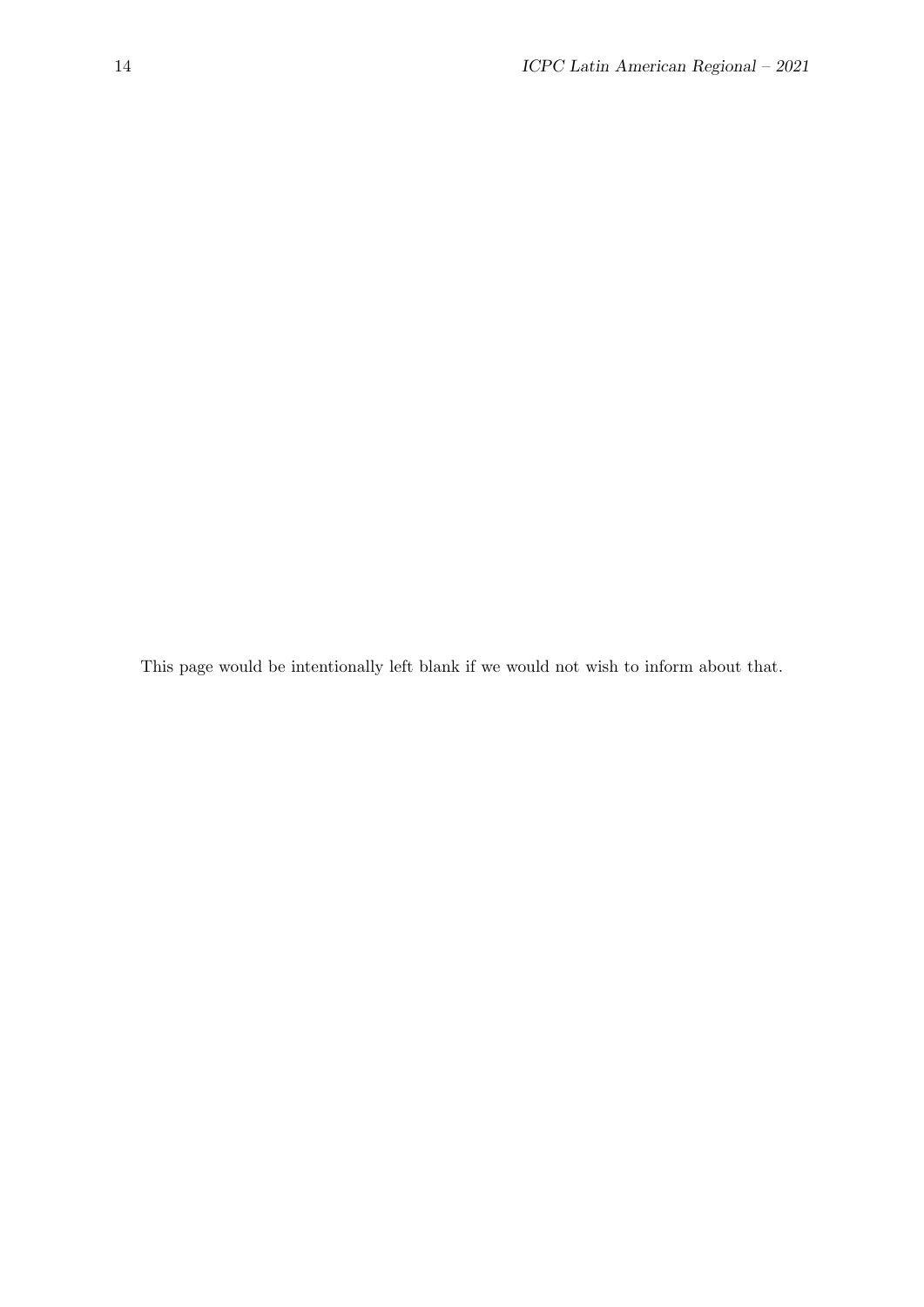### Problem G – Generator Tree

It is Christmas in Medford, Texas, and Meemaw Cooper spent a long time preparing a beautiful tree with Christmas lights in a very special configuration. But while Meemaw was outside the house, her granddaughter Missy accidentally bumped into the tree and broke the Christmas lights. Missy wants to restore the same configuration of lights before Meemaw comes back, that's why she asked for the help of her brother Sheldon who knew something about how the configuration of the lights was built.

Sheldon knew that Meemaw bought many copies of the same configuration of lights and simply put them together. A configuration of lights can be seen as a tree (undirected acyclic connected graph) in which the vertices are the lights and the edges are the wires connecting them. Each edge connects two different lights and the set of edges forms a tree. So Meemaw bought many copies of the same configuration and added some wires connecting distinct copies such that the resulting configuration was also a tree.

Sheldon quickly explained to Missy what she had to do to recover the configuration of Meemaw, and he spent the rest of the afternoon thinking about the following generalization of the problem. Given a collection of  $N$  trees, determine for each tree how many other trees in the collection can generate that tree. A tree  $T_1$  can generate a tree  $T_2$  if it is possible to connect one or more copies of  $T_1$  with edges so as to obtain a tree isomorphic to  $T_2$ . Note that no edge can be removed, only adding edges is allowed. Two trees are isomorphic if it is possible to label their vertices in such a way that they become exactly the same tree. For instance, a tree having edges  $\{(1, 2), (2, 3)\}\$ is isomorphic to a tree having edges  $\{(1, 3), (3, 2)\}\$ .

Can you help Sheldon in solving his problem? The following picture shows an example of a collection of  $N = 4$  trees. In this case, tree 1 cannot be generated from any other tree in the collection, tree 2 can be generated from tree 1, tree 3 can be generated from tree 4, and tree 4 can be generated from tree 3.



#### Input

The first line contains an integer  $N(2 \le N \le 2 \times 10^5)$  indicating the number of trees that Sheldon is considering. After this line, there are  $N$  groups of lines, each group describing a tree.

Within each group describing a tree, the first line contains an integer  $K$   $(2 \leq K \leq 2 \times 10^5)$ representing the number of vertices in the tree. Vertices are identified by distinct integers from 1 to K. Each of the next K – 1 lines contains two integers U and V (1  $\leq U, V \leq K$  and  $U \neq V$ ), indicating that the tree has the edge  $(U, V)$ .

The total amount of vertices over all the trees is at most  $4 \times 10^5$ .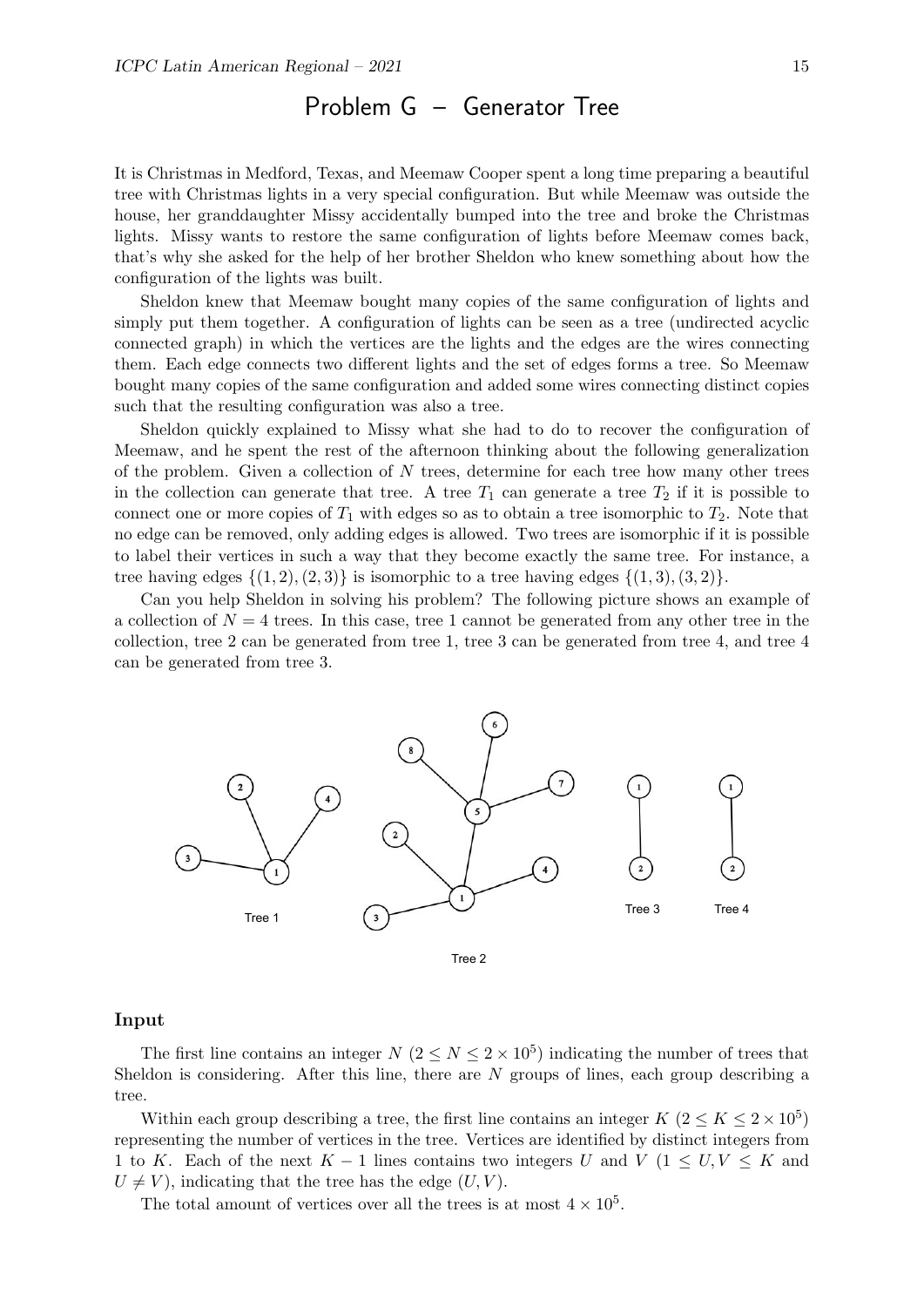### Output

Output a single line with  $N$  integers, such that the *i*-th of them represents, for the *i*-th input tree, how many other trees in the input can generate that tree.

| Sample input $1\,$             | Sample output 1 |
|--------------------------------|-----------------|
|                                |                 |
| $\ensuremath{4}$               | 0 1 1 1         |
| 4                              |                 |
| $\overline{2}$<br>$\mathbf{1}$ |                 |
| 3<br>$\mathbf{1}$              |                 |
| $\overline{4}$<br>$\mathbf{1}$ |                 |
| 8                              |                 |
| $\mathbf{1}$<br>$\overline{2}$ |                 |
| 1 <sup>3</sup>                 |                 |
| $\mathbf{1}$<br>4              |                 |
| 5 6                            |                 |
| 5<br>$\overline{7}$            |                 |
| 5 8                            |                 |
| 15                             |                 |
| $\sqrt{2}$                     |                 |
| $\overline{2}$<br>$\mathbf{1}$ |                 |
| $\sqrt{2}$                     |                 |
| 2 <sub>1</sub>                 |                 |
|                                |                 |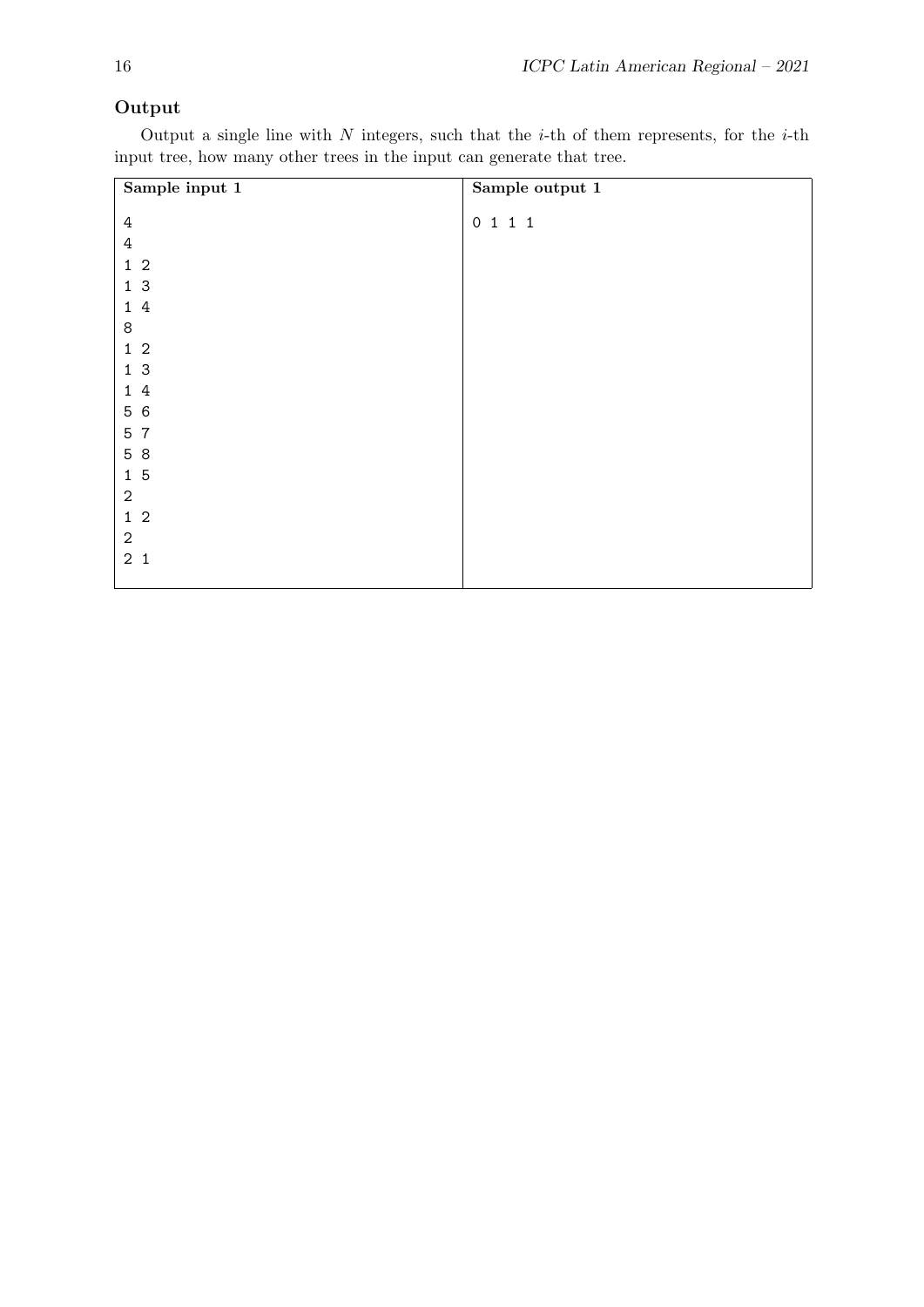### Problem H – Hamilton - The Musical

Nlogonia is well known for its robust road infrastructure. The country has N cities numbered from 1 to N, and for each pair of distinct cities i and j, there is a two-way road between them with length  $L_{i,j}$ .

The citizens of Nlogonia are very excited because the musical Hamilton has arrived in the country for the first time. The organization of Hamilton wants to let every citizen have an opportunity to watch the musical, so they want to choose a path that visits each city exactly  $\sum_{i=1}^{N-1} L_{P_i,P_{i+1}}.$ once. Such a path is a permutation  $P_1, P_2, \ldots, P_N$  of the N cities, and its total length is

The organization fears that if they let the actors choose the path, they will have to spend a lot of money on fuel. But they also fear that if they don't let the actors choose anything, the actors will become demotivated and might have a bad performance on stage. So the organization allowed the actors to choose the cities in the even positions of the path, that is, the actors can choose the cities  $P_2, P_4, \ldots, P_{2\cdot |N/2|}$ .

After much deliberations, the actors made their choice. Contrary to what one would expect from such a creative bunch, they agreed on a somewhat boring outcome and decided that even positions should be occupied by cities with the same identifier as their indices, that is,  $P_i = i$ for even i.

Now the organization needs your help. Can you determine the minimum total length of a path satisfying the actors' decision?

#### Input

The first line contains an integer  $N$  ( $2 \leq N \leq 500$ ) indicating the number of cities in Nlogonia. The next  $N$  lines contain  $N$  integers each, representing the lengths of the roads between cities. The j-th integer on the *i*-th of these lines is  $L_{i,j}$   $(1 \le L_{i,j} = L_{j,i} \le 10^9$  for  $i = 1, 2, \ldots, N, j = 1, 2, \ldots, N$  and  $i \neq j$ , denoting the length of the two-way road between cities i and j. If  $i = j$  then  $L_{i,j} = 0$ , since there is no actual road from a city to itself.

#### Output

Output a single line with an integer representing the minimum total length of a path that visits each city exactly once satisfying the actors' decision.

| Sample input 1 | Sample output 1 |
|----------------|-----------------|
| 4              | 16              |
| 0 3 2 13       |                 |
| 3089           |                 |
| 2 8 0 5        |                 |
| 13 9 5 0       |                 |
|                |                 |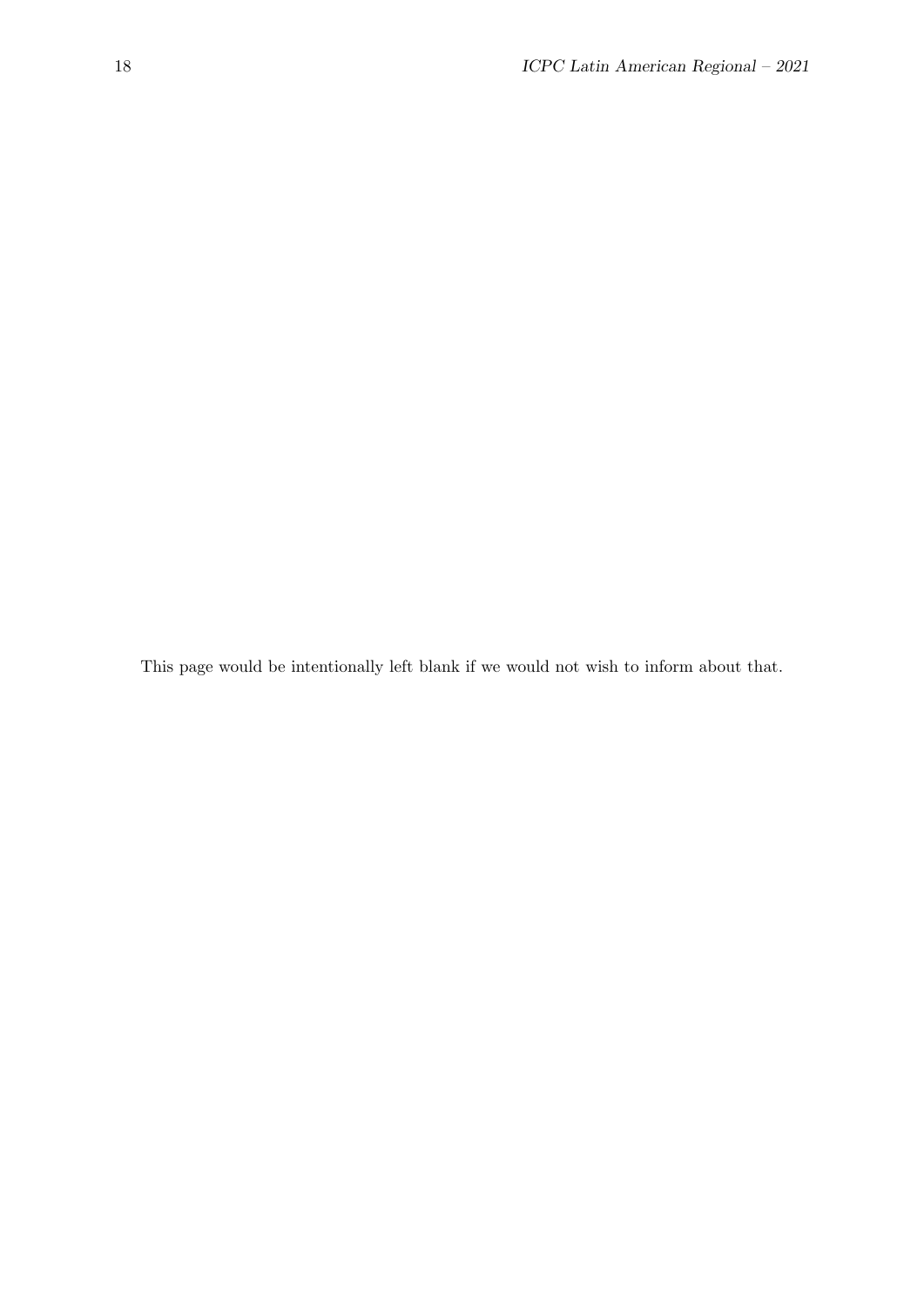### Problem I – Invested Money

Nowadays your programming skills are amazing, and you regularly receive lots of money for your work. Unfortunately, your financial skills did not evolve the same way. So each time you earn some money, you simply invest it in a bank in a 30 days time deposit with an automatic renewal clause. This means that 30 days after you invest the money, it is invested for 30 additional days, over and over again, until you inform the bank that you want to stop the renewal and get your money back. Time deposits cannot be created nor renewed during weekends; if a 30 days period ends on a weekend, the renewal occurs on the immediately following Monday.

Since the bank holds almost all your money, you must wait until the closest renewal each time you want to buy anything but daily food. Today you decided to buy a new smartphone to replace your six-month-old device. Given the dates when you created each time deposit, you must determine the minimum number of days that you must wait to get some money from the bank.

As an example, suppose that today is Saturday and that you created five time deposits: a time deposit last Monday, another time deposit last Tuesday, yet another time deposit last Wednesday, and two time deposits yesterday. The first time deposit (Monday) would be renewed on a Wednesday after 25 days from today. The second time deposit (Tuesday) would be renewed on a Thursday after 26 days from today. The third time deposit (Wednesday) would be renewed on a Friday after 27 days from today. Finally, the last two time deposits (Friday) would be renewed on a Monday after 30 days from today, because the renewal on a Sunday is not allowed. Thus, in this case, you must wait 25 days to get some money from the bank.

#### Input

The first line contains a string T and an integer  $N$   $(1 \le N \le 10^5)$ , indicating respectively today's day of the week and the number of time deposits. The string is either "Mon", "Tue", "Wed", "Thu", "Fri", "Sat", or "Sun", representing respectively that today is Monday, Tuesday, Wednesday, Thursday, Friday, Saturday, or Sunday. The second line contains N integers  $D_1, D_2, \ldots, D_N$   $(0 \leq D_i \leq 10^9$  for  $i = 1, 2, \ldots, N$ , indicating the number of days elapsed since each time deposit was created. It is guaranteed that the time deposits were not created during weekends.

#### Output

Output a single line with an integer indicating the minimum number of days that you must wait to get some money from the bank.

| Sample input 1 | Sample output 1 |
|----------------|-----------------|
| Sat 5          | 25              |
| 5 4 3 1 1      |                 |
|                |                 |
| Sample input 2 | Sample output 2 |
| Sat 5          | 25              |
| 3 1 4 1 5      |                 |
|                |                 |
| Sample input 3 | Sample output 3 |
| Thu 1          | 32              |
| 0              |                 |
|                |                 |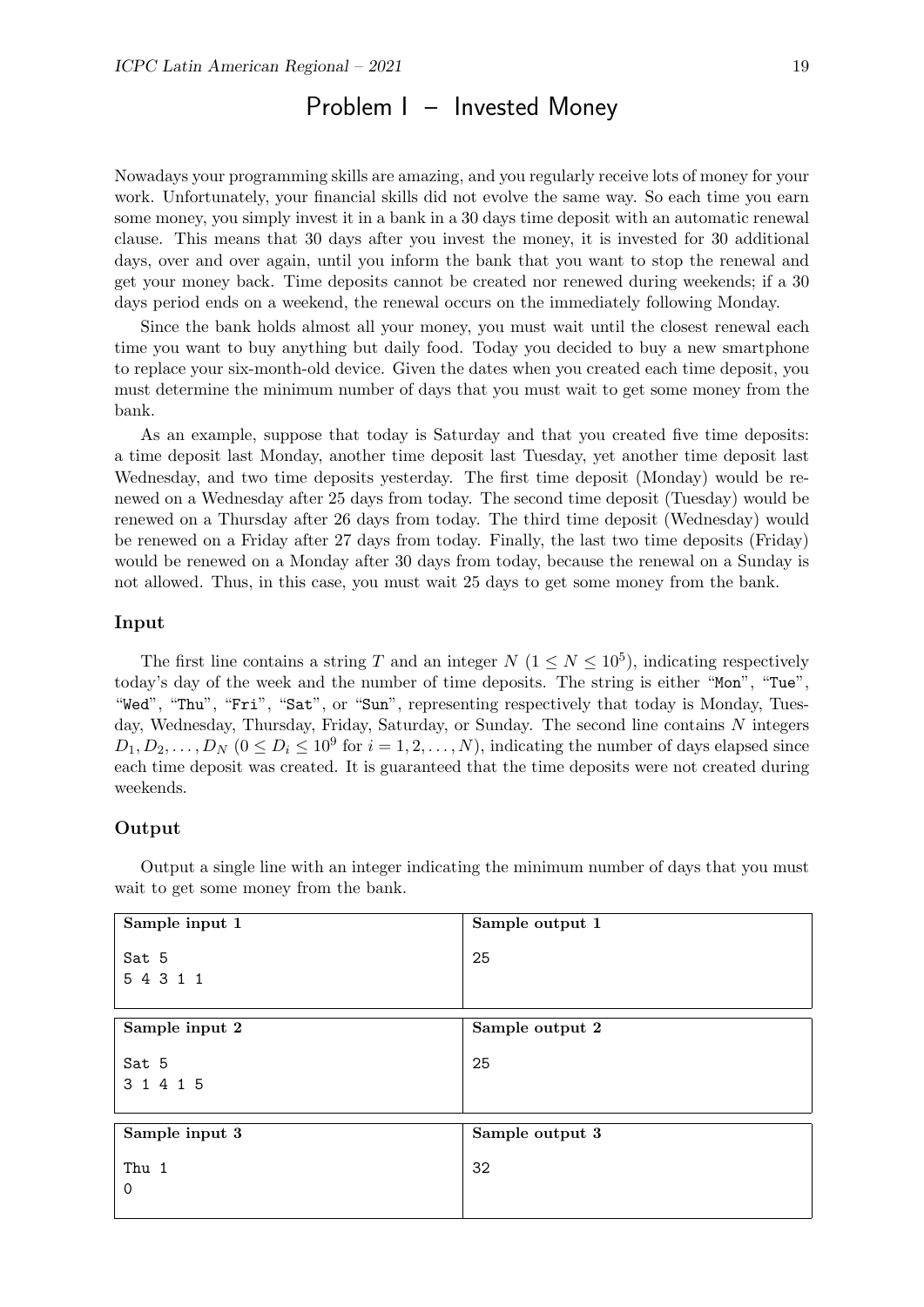| Sample input 4 | Sample output 4 |
|----------------|-----------------|
| Thu 1<br>30    | 0               |
|                |                 |
|                |                 |
| Sample input 5 | Sample output 5 |
| Fri 1          | 31              |
| 31             |                 |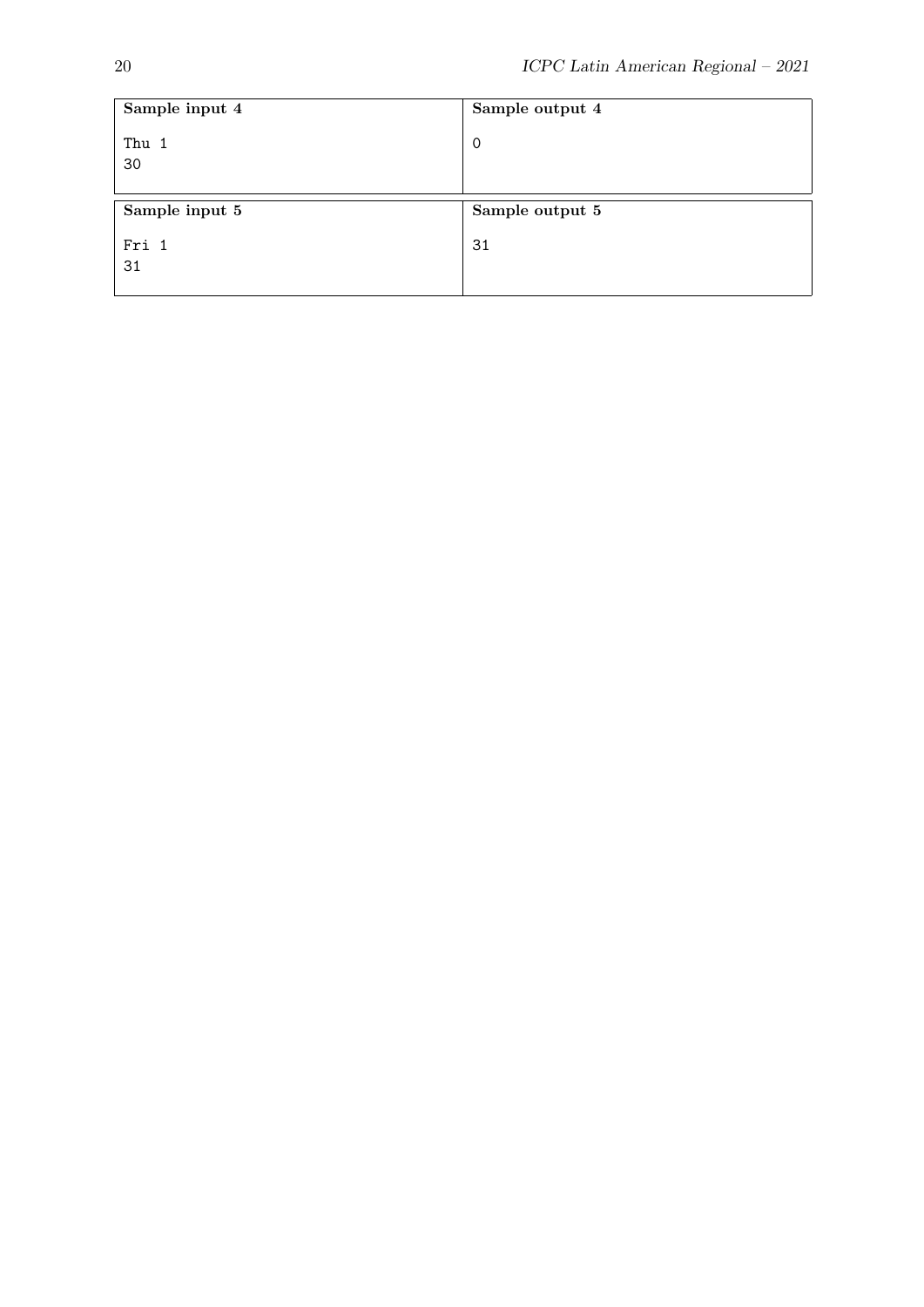### Problem J – Joining Pairs

Alexander and Melina are really good friends. After a long summer of playing games together, they finally had to take the bus back home. Since they had such an active summer, they were getting bored from the bus ride, so Alexander challenged Melina to one final puzzle.

Alexander gave Melina a piece of graph paper W centimeters wide and H centimeters tall. The paper was subdivided into  $1 \times 1$  squares, forming a  $W \times H$  coordinate system. In the paper, Alexander had drawn many colorful points, in such a way that there were exactly two points of each color, all points were at integer coordinates (possibly including the edges and corners of the paper) and there were no two points in the same spot.

Alexander asked Melina to draw a line between each pair of equally colored points, connecting them. The lines connecting the points couldn't touch each other. However, they could assume an arbitrary shape (as long as they remained inside the paper) and they could be considered infinitely thin.

Melina argued with Alexander that the game was unfair since there was no way to satisfy his requirements. Alexander assured her that the game was fair, and she simply had to "get good" to solve the challenge. After much arguing, the friends decided to task you, an unbiased observer, with determining whether the game is fair or not.



In the example above, Melina can connect each pair of points without crossing lines, therefore the game is fair. On the contrary, in the example below, Melina can't connect the twos without crossing whichever line connects the ones, therefore the game is not fair.



#### Input

The first line contains two integers W and  $H$  ( $1 \leq W, H \leq 10^9$ ), indicating respectively the width and height of the paper. The second line contains an integer  $N$   $(1 \leq N \leq 10^5)$ , representing the number of pairs of points drawn in the paper. Each of the next  $N$  lines contains four integers  $X_1$ ,  $Y_1$ ,  $X_2$  and  $Y_2$  ( $0 \le X_1, X_2 \le W$  and  $0 \le Y_1, Y_2 \le H$ ), representing a pair of points of the same color drawn at coordinates  $(X_1, Y_1)$  and  $(X_2, Y_2)$ . No two points have the same location.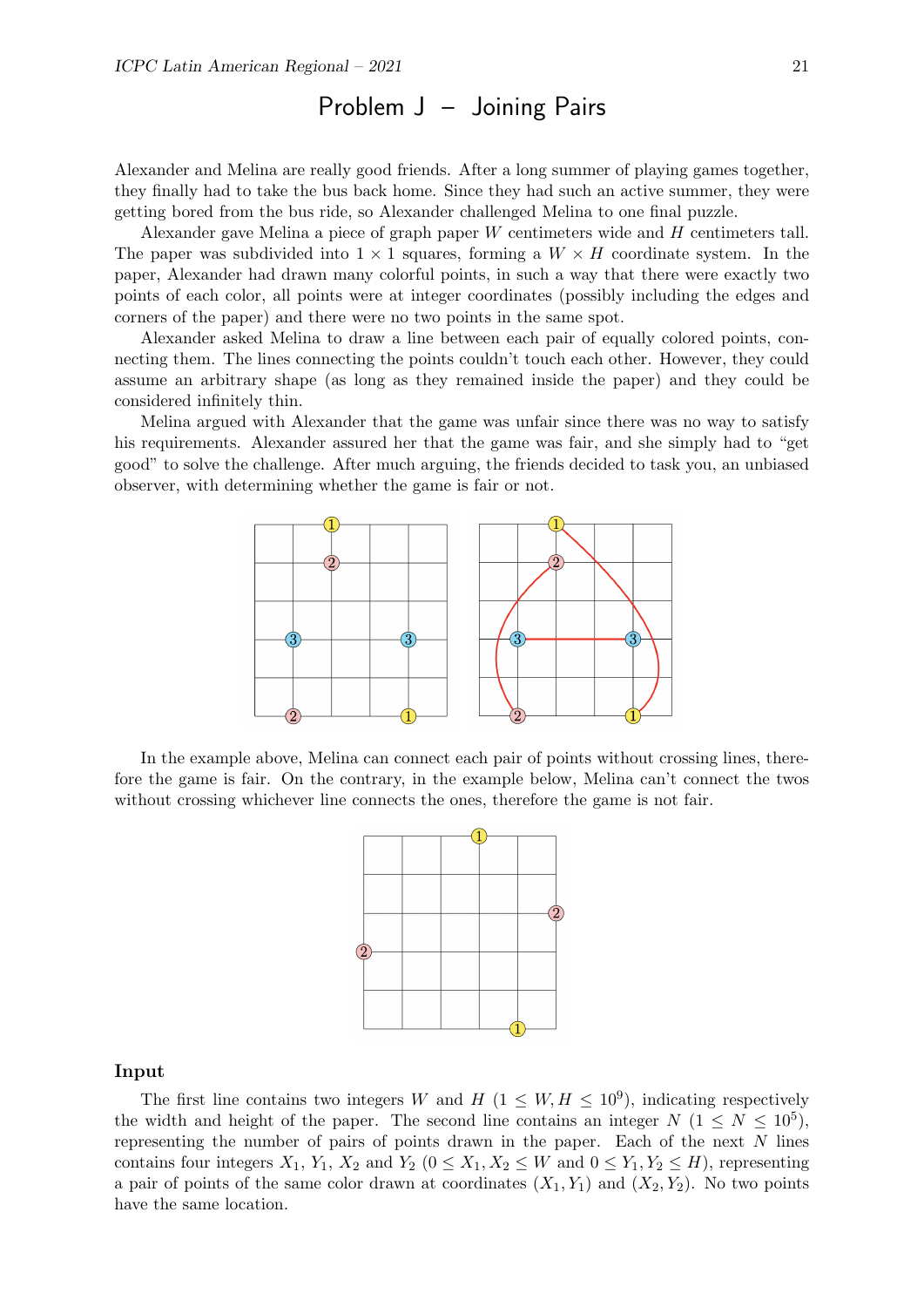### Output

Output a single line with the uppercase letter "Y" if the game is fair, and the uppercase letter "N" otherwise.

| Sample input 1 | Sample output 1 |
|----------------|-----------------|
| 5 5            | Y               |
|                |                 |
| 3              |                 |
| 4 0 2 5        |                 |
| 1 0 2 4        |                 |
| 4 2 1 2        |                 |
|                |                 |
|                |                 |
| Sample input 2 | Sample output 2 |
| 5 5            | N               |
| $\mathbf{2}$   |                 |
| 4 0 3 5        |                 |
| 5 3 0 2        |                 |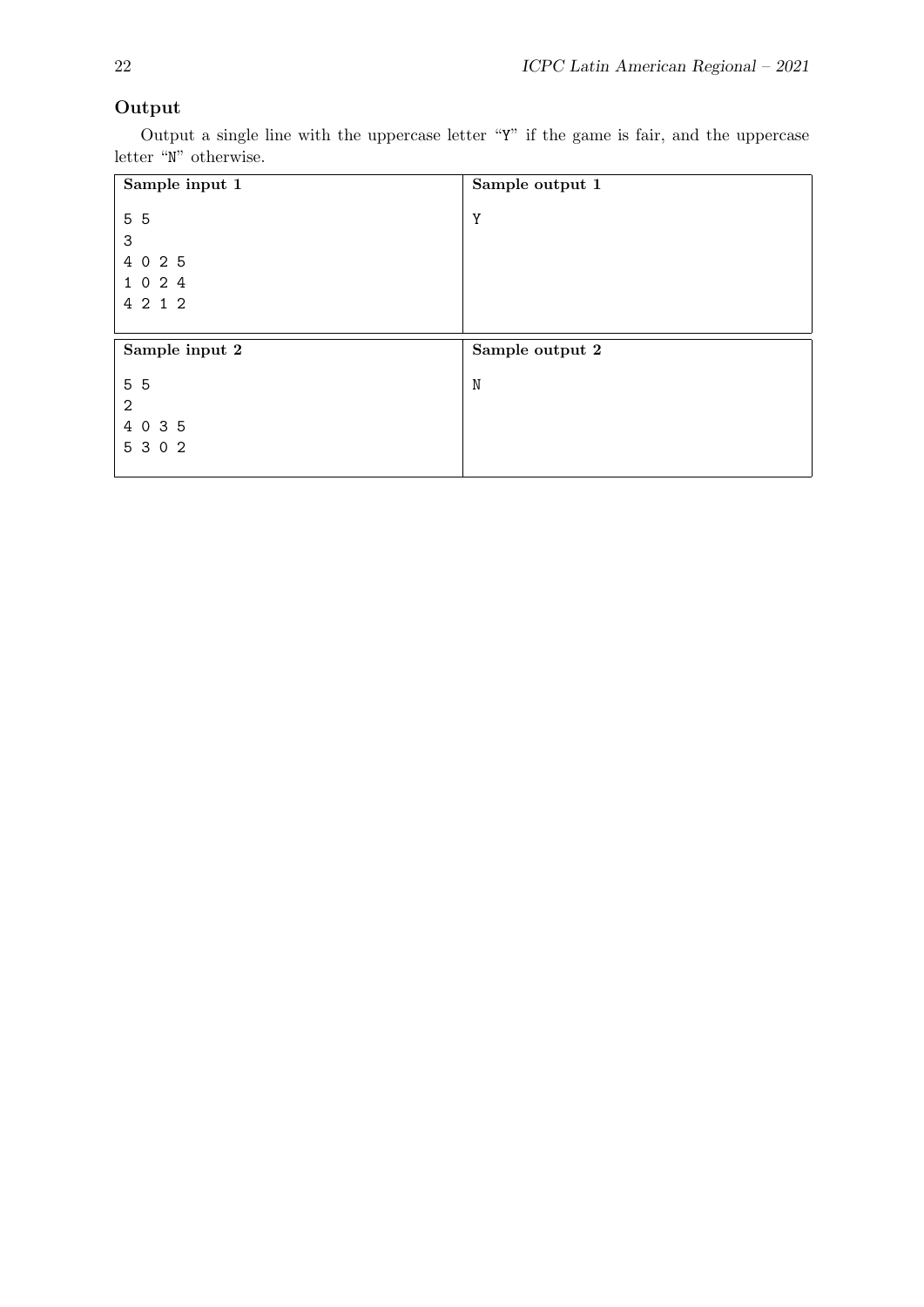# Problem K – KIARA is a Recursive Acronym

A recursive acronym is an acronym in which one of its letters stands for the acronym itself. For instance, the first word in the title of this problem is a recursive acronym of the full title. Another example is "BOB", which is an acronym of "Beware of Bob".

Given a list of words, you must decide whether there exists a word in the list which is a recursive acronym of a phrase that can be formed using words in the list. Since the first letter of any word can stand for the whole word, it is enough to decide whether there exists a word in the list which can be formed using the first letter of some words in the list.

#### Input

The first line contains a positive integer N indicating the number of words in the list. Each of the next N lines contains a non-empty string made of uppercase letters representing a word in the list. The sum of the lengths of all the strings is at most  $10<sup>6</sup>$ .

#### Output

Output a single line with the uppercase letter "Y" if there exists a word in the list which is a recursive acronym of a phrase that can be formed using words in the list, and the uppercase letter "N" otherwise.

| Sample input 1   | Sample output 1 |
|------------------|-----------------|
| 3                | Y               |
| 0F               |                 |
| <b>BOB</b>       |                 |
| <b>BEWARE</b>    |                 |
|                  |                 |
| Sample input $2$ | Sample output 2 |
| 3                | ${\rm N}$       |
| WHO              |                 |
| MADE             |                 |
| WHO              |                 |
|                  |                 |
|                  |                 |
| Sample input 3   | Sample output 3 |
| $\mathbf 5$      | Y               |
| <b>JUST</b>      |                 |
| USE              |                 |
| WORD             |                 |
| XX               |                 |
| TWICE            |                 |
|                  |                 |
| Sample input 4   | Sample output 4 |
| $\mathbf{1}$     |                 |
| YYYYYYYYYY       | $\mathbf Y$     |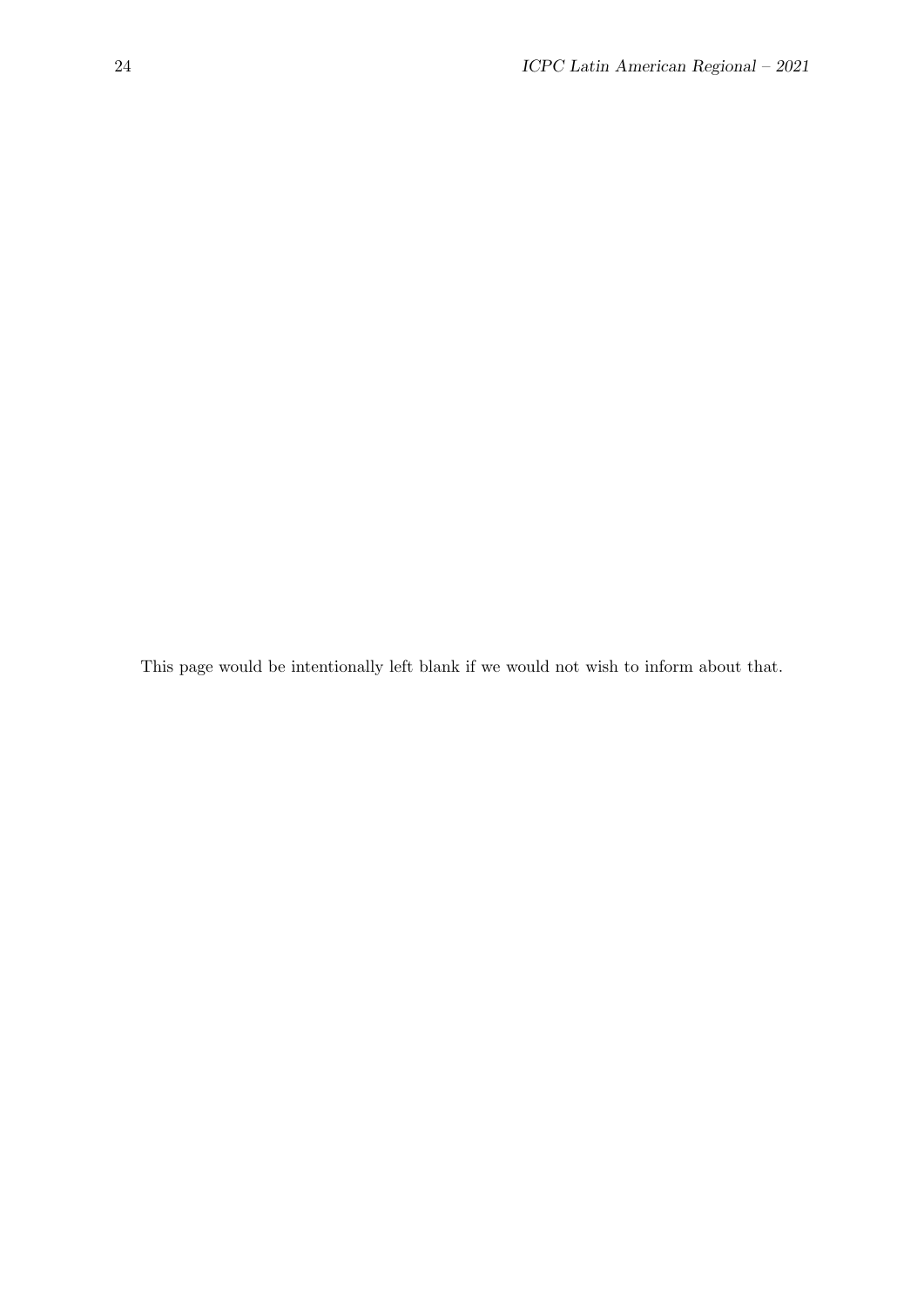## Problem L – Leaving Yharnam

Eileen works for the municipal bus company in a city called Yharnam. As a classic overachiever, she always wants to assure the passengers are as happy as they can be, which wasn't very hard since there were not many people wanting to leave the great city. Recently, though, there have been some crazy diseases appearing in town, and many citizens of Yharnam have decided to leave. By bus, of course.

Each bus in Yharnam is formed by pairs of seats. Each pair is formed by two seats: the window seat, and the aisle seat. These two seats are considered to be next to each other. Each seat can be empty, which means no one is sitting on it, or full, which means someone is sitting on it.

Some people prefer the seat next to theirs to be empty. Some people like having people to talk to, so they would rather have the seat next to theirs to be full. Some people are just really happy to be leaving Yharnam. Thus, when it comes to happiness in sitting on a bus, there are three types of people:

- *introvert*: an introvert is happy if they get a spot in the bus and the seat next to them is empty;
- extrovert: an extrovert is happy if they get a spot in the bus and the seat next to them is full;
- *easygoing*: an easygoing person is happy as long as they get a spot in the bus.

The order in which people board a bus is determined beforehand. While boarding, each person selects a seat and seats on it before the next person is allowed to choose. Once someone has chosen a seat, they can't change it. The introverts avoid as much as possible sitting next to another introvert since they know the struggle. Other than that, every person proceeds in a similar way when selecting a seat:

- If there is any empty seat that makes them happy, the person selects one of those seats uniformly at random.
- If there is any empty seat but none of them makes them happy, an extrovert selects one empty seat uniformly at random, while an introvert selects one seat uniformly at random among the empty seats that aren't next to introverts, or among all empty seats in case all the empty seats are next to introverts. Note that this cannot happen to an easygoing person.
- If there are no empty seats, the person leaves the bus grumbling.

Eileen defines the happiness of a bus as the number of happy passengers in it when the bus is ready to go, that is, after either everyone has boarded or there are no empty seats. With more buses leaving Yharnam and more passengers in those buses, guaranteeing the happiness of everyone has become harder than ever.

Eileen's current strategy to maximize the number of happy passengers is to let all easygoing people board first, then all extroverts, and finally the introverts. She explains her strategy as follows: first let the chaotic and easy to please easygoing people find their way on the bus, then let the extroverts make themselves happy by seating close to either an easygoing person or another extrovert, and finally let some lucky introverts look for a peaceful seat. Although Eileen's strategy is sensible, the trip ratings received from the passengers are showing a downward trend. That's why she came to you asking for help.

Before making any changes to the way the passengers board the bus, Eileen wants to better understand her current approach. A bus formed by N pairs of seats is about to leave Yharnam. Eileen knows that  $G$  easygoing people, I introverts, and  $E$  extroverts are ready to board. She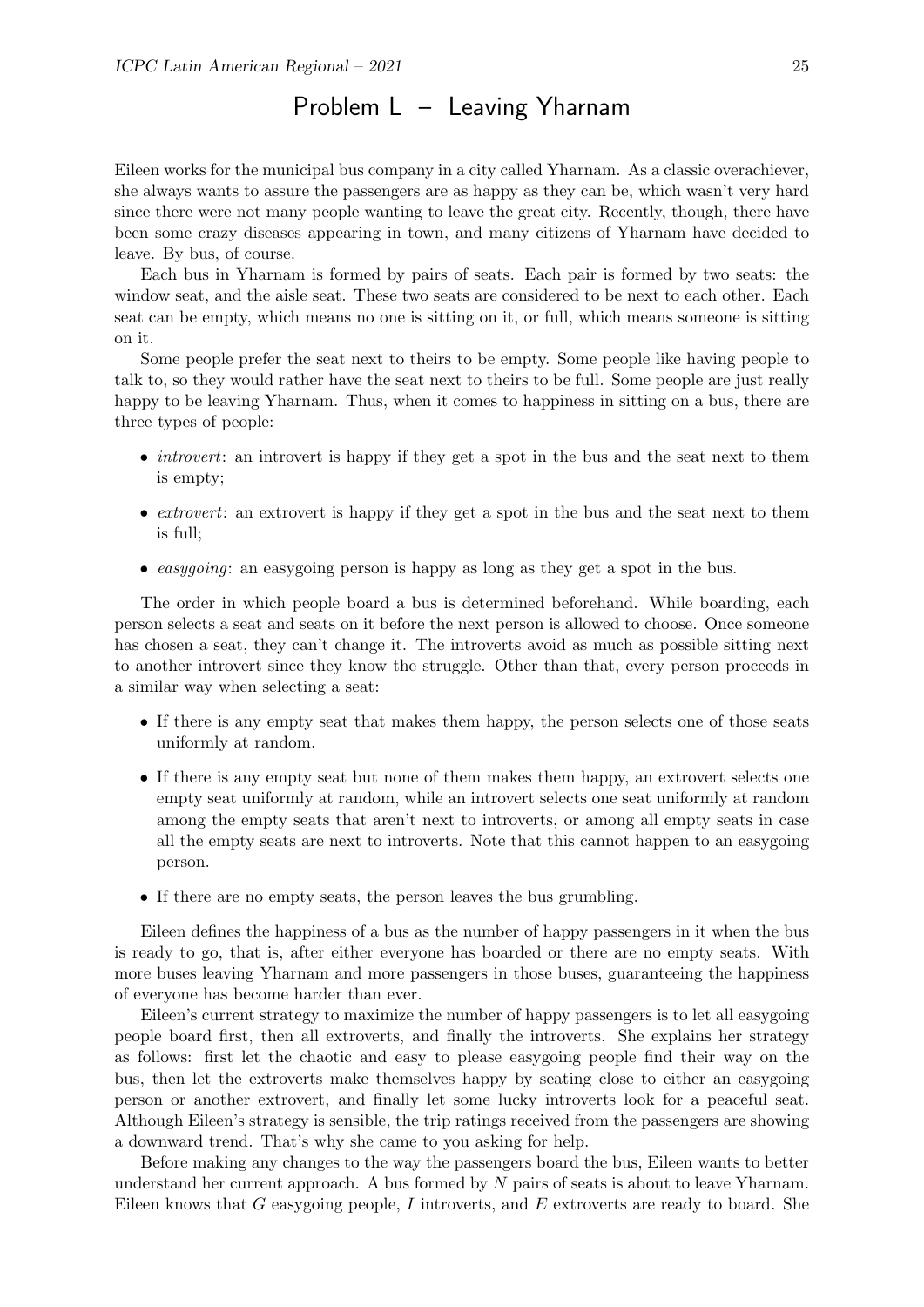wants to know the expected happiness of the bus, given that the easygoing people board first, followed by the extroverts, and finally the introverts.

### Input

The input consists of a single line that contains four integers N, G, I and E ( $0 \le$  $N, G, I, E \leq 10^6$ , as described in the statement.

### Output

The expected happiness of the bus can be expressed as an irreducible fraction  $P/Q$ . Output the remainder of dividing  $P \times Q'$  by  $10^9 + 7$ , where  $Q'$  is the modular multiplicative inverse of Q, that is,  $Q \times Q' \equiv 1 \pmod{10^9 + 7}$ .

| Sample input 1 | Sample output 1 |
|----------------|-----------------|
| 1 0 1 1        | 1               |
| Sample input 2 | Sample output 2 |
| 10 0 11 0      | 9               |
| Sample input 3 | Sample output 3 |
| 2 2 1 0        | 333333338       |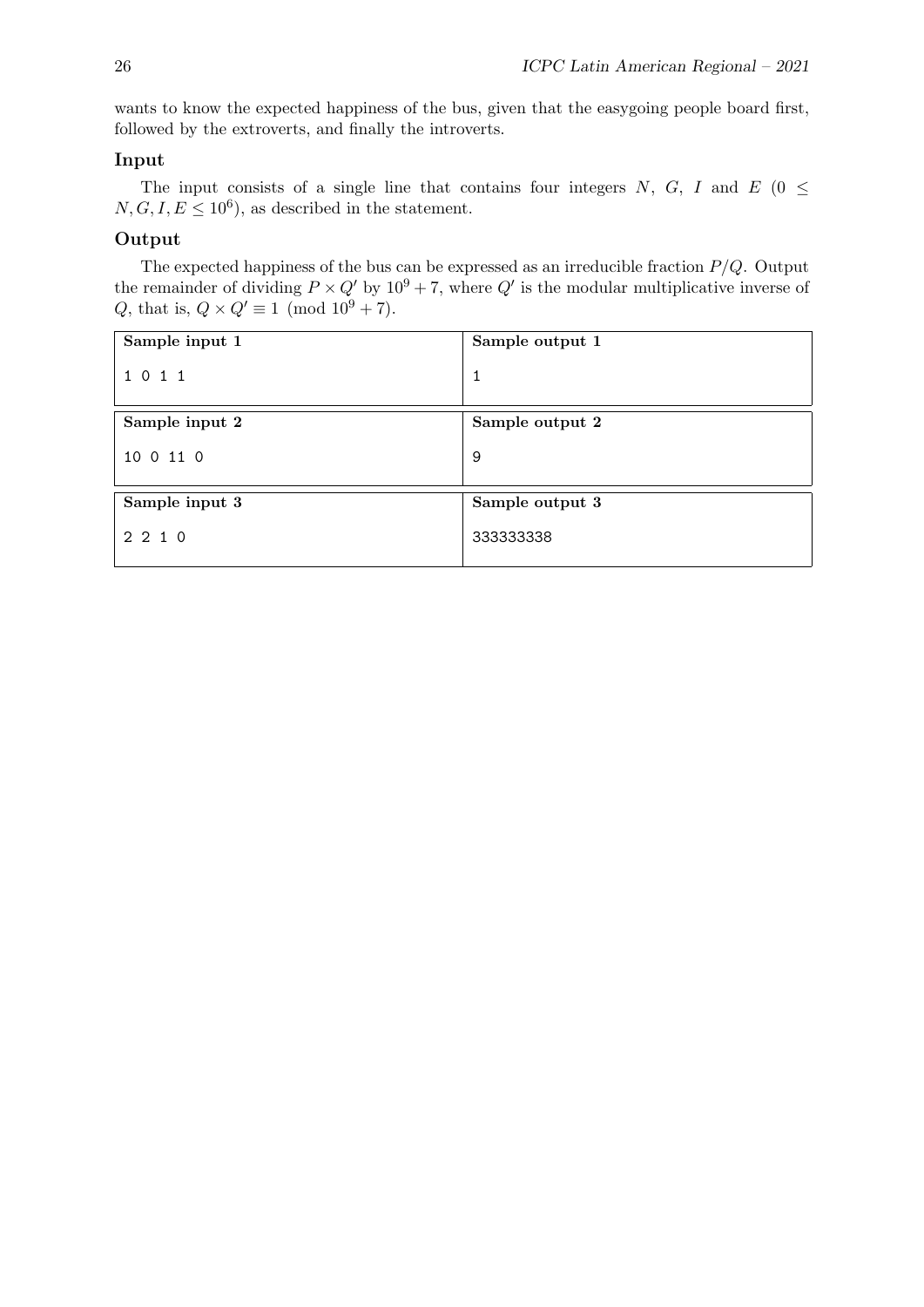# Problem M – Most Ordered Way

Sofia was given N assignments from school, numbered from 1 to  $N$ . For each assignment she knows two values  $T$  and  $D$  (time and deadline), indicating that the assignment takes  $T$  minutes to be done and must be completed not later than D minutes from now.

Sofia can do the assignments in any order, she can do a single assignment at a time, and once she starts an assignment, she keeps working on it until the assignment is done. Sofia only spends time doing the assignments. This means that she can start working right now, and each time she completed an assignment she can start working on a new one immediately, without taking any breaks (how hardworking, huh?).

Sofia is a perfectionist and wants to complete all the assignments. Originally, she wanted to do the assignments in the order she was given, but she soon realized that this restriction might lead to assignments not being completed on time. Thus, if there are several ways to complete the assignments within their deadlines, Sofia wants to complete them in the "most ordered" way. Can you tell her how to organize her work? Time is running out, she needs your advice immediately.

#### Input

The first line contains an integer  $N$  ( $1 \le N \le 5000$ ) representing the number of assignments. Each of the next N lines describes an assignment with two integers T and  $D$  ( $1 \le T \le D \le 10^9$ ), indicating that the assignment takes  $T$  minutes to be done and must be completed not later than D minutes from now.

#### <span id="page-28-0"></span>Output

Output a single line with a permutation of the integers from 1 to N describing an order in which the assignments can be done so as to complete each of them on time, or the character "\*" (asterisk) if such an order does not exist. If more than one permutation allows completing the assignments on time, output the lexicographically smallest permutation.

| Sample input 1            | Sample output 1 |
|---------------------------|-----------------|
| $\mathbf{2}$              | $\ast$          |
| 59                        |                 |
| 59                        |                 |
|                           |                 |
| Sample input 2            | Sample output 2 |
| $\ensuremath{\mathsf{3}}$ | 123             |
| 6 6                       |                 |
| 29                        |                 |
| 2 1000                    |                 |
|                           |                 |
| Sample input 3            | Sample output 3 |
| 3                         | 1 3 2           |
| 6 6                       |                 |
| 2 1000                    |                 |
| 29                        |                 |
|                           |                 |